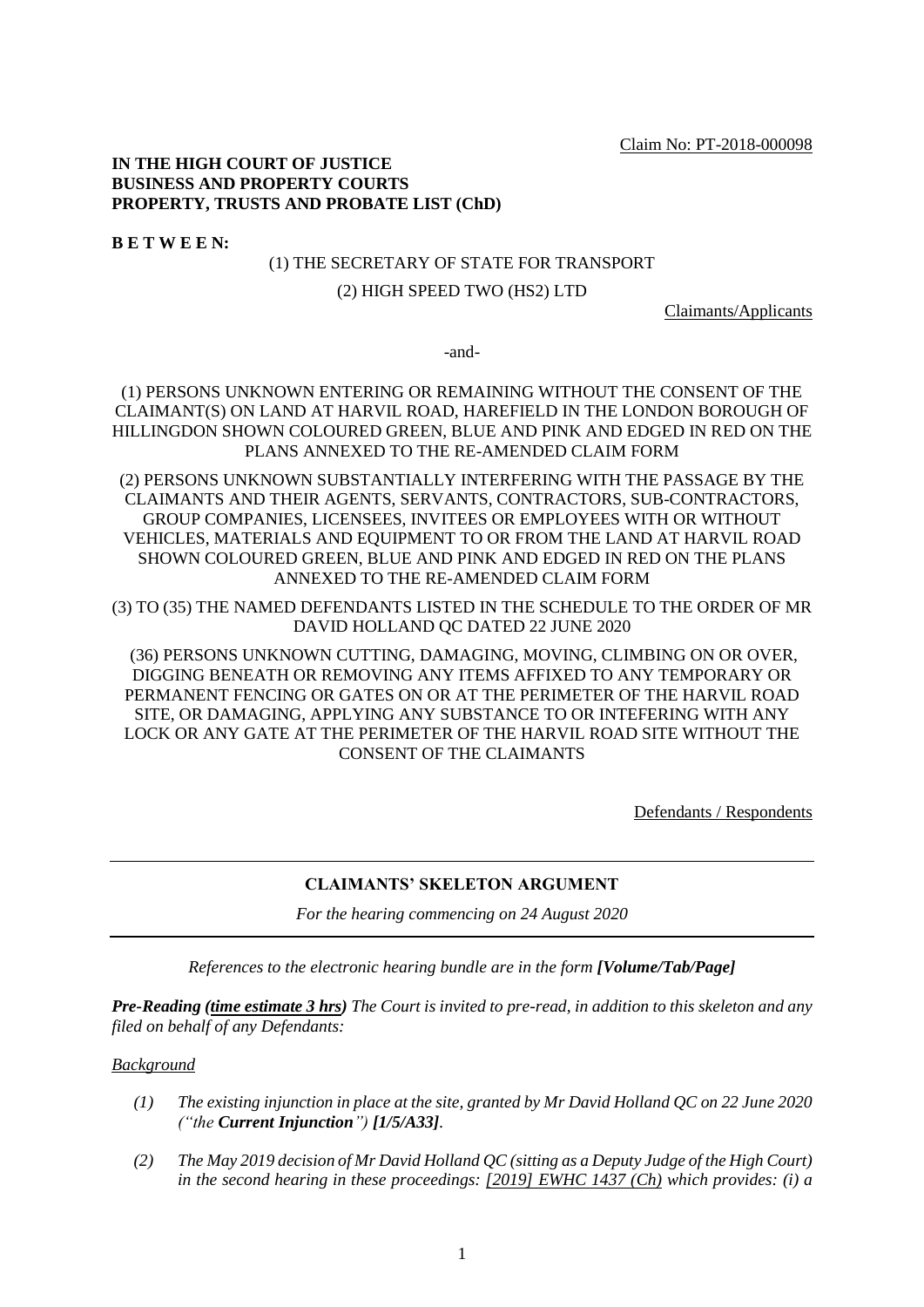*summary of events since the 2018 Injunction; (ii) a summary of the relevant legal principles; and (ii) an explanation of the continuing risk of harm that the protest activity was causing a year ago [First Authorities Bundle at Tab 2, p 14].*

*(3) The Application Notice dated 15 June 2020 (the "Substantive Amendment Application"), for which this hearing is effectively the return date of [1/8/B74].*

## *Key evidence*

- *(4) The second witness statements of Rohan Perinpanayagam ("Perin 2") [1/12/B92] and Richard Jordan ("Jordan 2") [1/13/B114] in support of the Substantive Amendment Application.*
- *(5) The various (short) statements filed by certain Defendant, namely:* 
	- *(i) the statements filed by: (i) Sarah Green (D3) [1/15/B184] & [1/16/B190]; (ii) Mark Kier (D4) [1/17/B199]; (iii) Robert Mordechaj (D8) [1/18/B205]*; *(iv) Ian Oliver (D9) [1/19/B206]; and (v) Hayley Pitwell (D28) [1/20/B207] filed ahead of the hearing before David Holland QC on 22 June 2020; and*
	- *(ii) the further statements D3 [1/21/B211] and D4 [1/22/214] since that hearing, in accordance with the directions contained in the Current Injunction.*
- *(6) The first and third witness statements of Mr Perin ("Perin 1" [1/23/B220] and "Perin 3" [1/24/B231]) and the third witness statement of Mr Jordan ( "Jordan 3" [1/25/B240]) filed in reply to the evidence of the named Ds.*
- *(7) The fourth witness statement of Mr Perin ("Perin 4") [1/14/B165] which provides an update on the Additional Land brought into the HS2 Scheme since 31 May 2020 and sets out further incidents of unlawful obstruction and trespass which have occurred at the Site since that date.*

## *Service & Case Management*

*(8) The fourth witness statement of Ms Jenkins ("Jenkins 4") which explains the current state of play with service of the Current Injunction Order, Notice of Hearing and the Claimants' Reply evidence.*

## **Introduction and background**

- 1. This is the Claimants' skeleton for the four-day hearing of its Substantive Amendment Application listed to commence on 24 August 2020. That is an application to continue injunctive relief to prevent unlawful protest action against the HS2 development site off the Harvil Road in Hillingdon, West London. The Second Claimant (**"HS2 Ltd"**) is the statutory undertaker under the High Speed Rail (London – West Midlands) Act 2017 ("the **Act**") responsible for the implementation of the HS2 railway project. Unlawful protest activity at the Site continues, and its financial impact to the Claimants has been estimated to be in the order of £16m to date (Perin 2 at §54).
- 2. This is the second hearing of that application listed pursuant to paragraph 21 of the Current Injunction – and its purpose is to consider: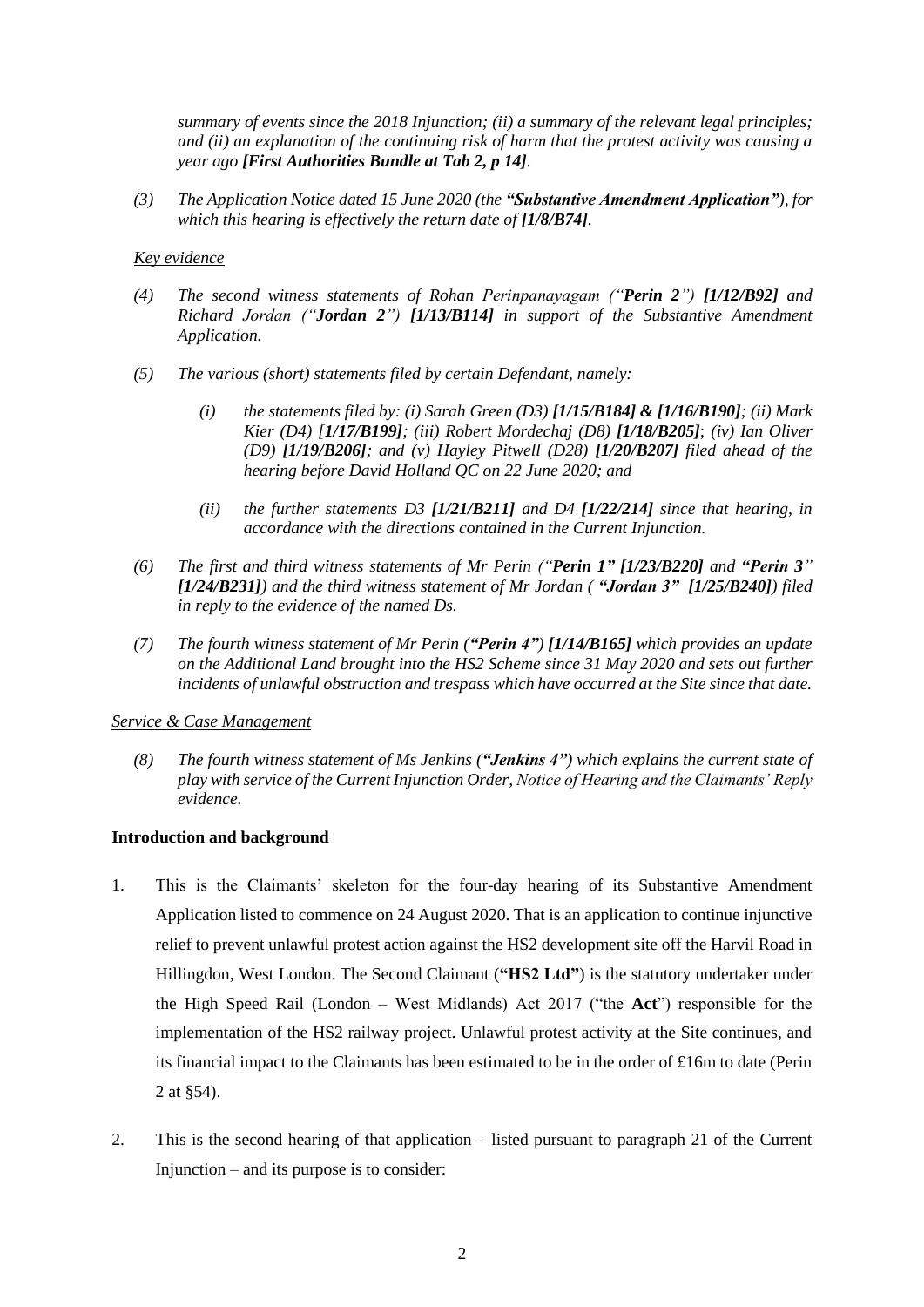- 2.1 whether interim injunctive relief should be continued;
- 2.2 the appropriate temporal limit for such continued injunctive relief; and
- 2.3 the exact form of that relief, mainly in terms of the geographical coverage of the injunction.
- 3. The Claimants, in short, seek the continuation of the injunction in materially the same form as the Current Injunction preventing trespass to an obstruction of access to the relevant site for a period of two further years. As explained in Perin 4, the totality of the development site is now slightly larger than it was when the Current Injunction was granted on 22 June 2020 – and the Claimants therefore ask that any continued injunction also now apply to the totality of the site at the date of this hearing. The new land which has been added since the Current Injunction was made is shown in green on the plan at **[3/35/D974]**, such that the total site over which the Claimants seek the injunction to be continued is now as at **[3/35/D974]**.
- 4. From the perspective of the Claimants, the four-day time estimate is likely to be overly generous for these issues. A longer listing has, however, been listed out of an abundance of caution so that anyone who wishes to be heard in opposition to the Claimants (many of whom are in person) has ample time to do so. The Claimants would note at the outset, however, that the grievances against HS2 raised by the Defendants have been explored at length by the Court on at least four previous occasions, and do not relate to the matters properly in issue in these proceedings. The Claimants do not intend to take up a significant proportion of these four days setting out the issues afresh.
- 5. On the basis of evidence and submissions filed to date and email correspondence with the Claimants' solicitors, the Court can probably expect to hear from at least Mr Keir (D4), either personally or via counsel (Mr Paul Powlesland), and Mr Mordechaj (D8), Mr Ian Oliver (D9), Mr Goggin (D27) and Ms Pitwell (D28) in person.
- 6. Ms Green (D3) has previously been vocally engaged in these proceedings. Happily, however, the Claimants and her have managed to reach an accommodation – as recorded in a consent order dated 17 August 2020. In short, Ms Green is content to undertake to comply with any injunction continued against "persons unknown" as if she were a named defendant, and on that basis wishes to be removed as a named defendant in these proceedings and take no further part in them. That reasonable stance she has adopted simplifies considerably the scope of the factual issues which remain in play at the hearing. Ms Green had raised: (i) particular disputes about the facts which were alleged against her personally; and (ii) particular concerns about the water aquifer and bats and badgers in the vicinity of the Site. Those concerns, to the extent they are not raised by other Named Defendants, need not now be addressed in any great detail.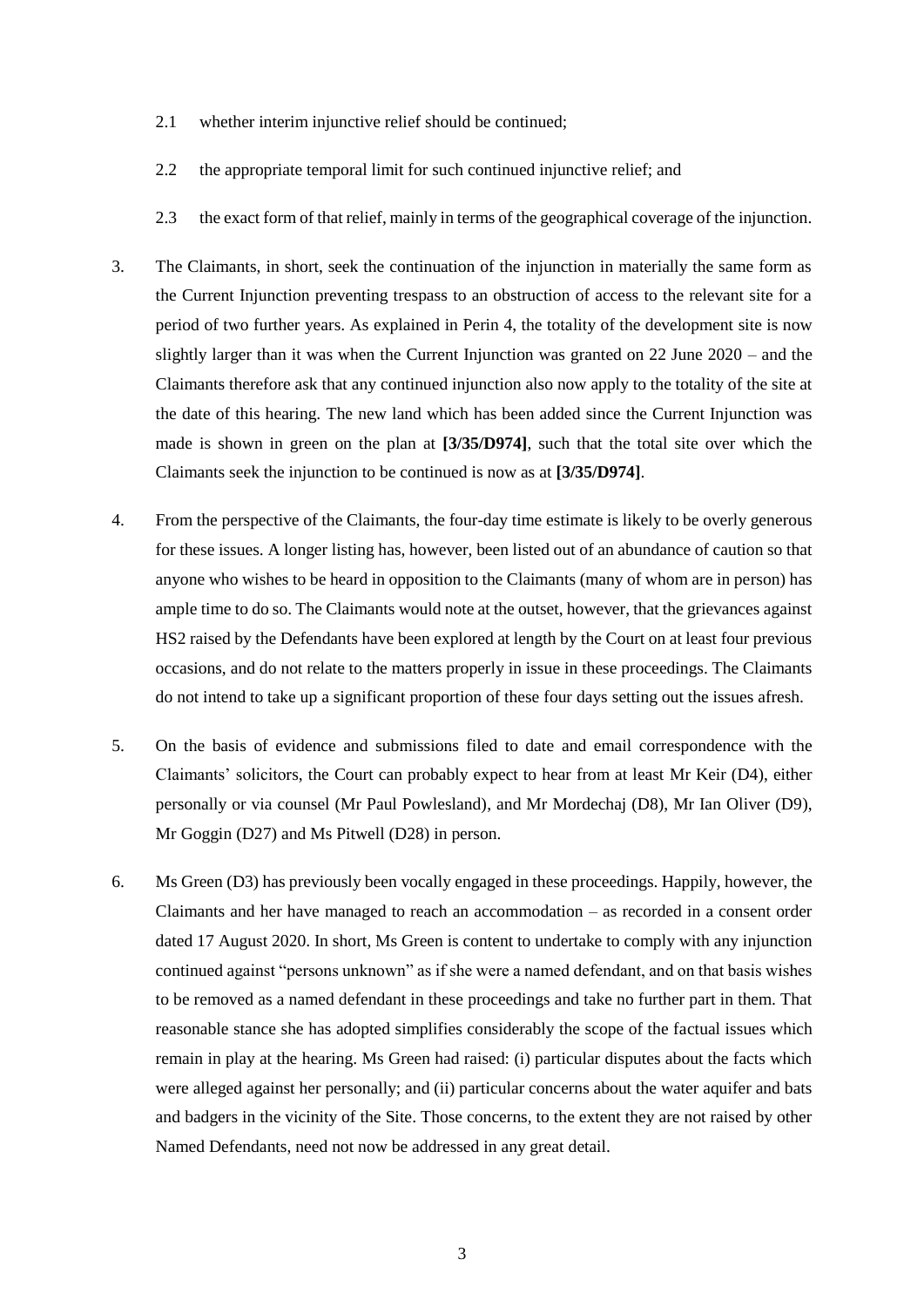- 7. A significant amount of evidence is now on the Court file in these proceedings. That evidence illustrates overwhelmingly that there remains a serious ongoing risk of unlawful trespass and obstruction of access to the Site (a tortious nuisance). There are very regular attempts to breach security at the site by those opposed to the HS2 scheme, transparently for the purposes of seeking to hamper that Parliament-mandated scheme. The identify of many of those involved is known: but there are more who are not known, and the identities of those involved will change over time. Unfortunately, some of those involved appear not to be deterred by the Court's injunctions in the past: but the belief and experience of the Claimants is that many *will* obey a Court injunction – so that the injunction is useful in mitigating the risk and effects of disruptive and unlawful conduct.
- 8. The Hillingdon works which are the subject of these proceedings are part of important enabling works for the next stage of the HS2 project. The nature of the works taking place on the Site is explained at §§49-51 of Perin 2 **[1/12/B107***ff***]**. They are complex works, involving teams of different contractors and due to certain restraints (including ecological constraints) must be carried out pursuant to a quite regimented timetable, with delays having serious onward consequences. Many of the works unsurprisingly require the use of heavy machinery, such that the presence of unauthorised persons on the site necessarily prevents works. It is these factors that have made the direct-action protests carried on by the Defendants so disruptive to date.
- 9. The HS2 project is a controversial project. It has, however, been authorised by the Act following considerable public consultation. That process is set out in more detail in David Holland QC's 2019 judgment at [15] to [23]. The powers given to the Claimants under the Act include powers to take temporary possession of and acquire land permanently.
- 10. The risk of unlawful conduct will probably not abate until the HS2 Scheme of works at Hillingdon is complete (and the current works time-table extends to at least 2024 (§49 of Perin 2 at  $[1/12/B107]$  &  $[2/31/D685-686]$ ). It is recognised, however, that injunctions against persons unknown must be appropriately limited in time, and it is for that reason that a two-year injunction is sought. The appropriate temporal limit is returned to below.

# **Procedural History**

11. Injunctive relief has been in place to protect the Claimants and their site from unlawful protest activity since February 2018. It has been renewed from time-to-time as earlier, temporallylimited, injunctive relief was due to expire – whereas the evidence showed that a risk of unlawful conduct continued. Those renewed injunctions have also tailored the relief to the particular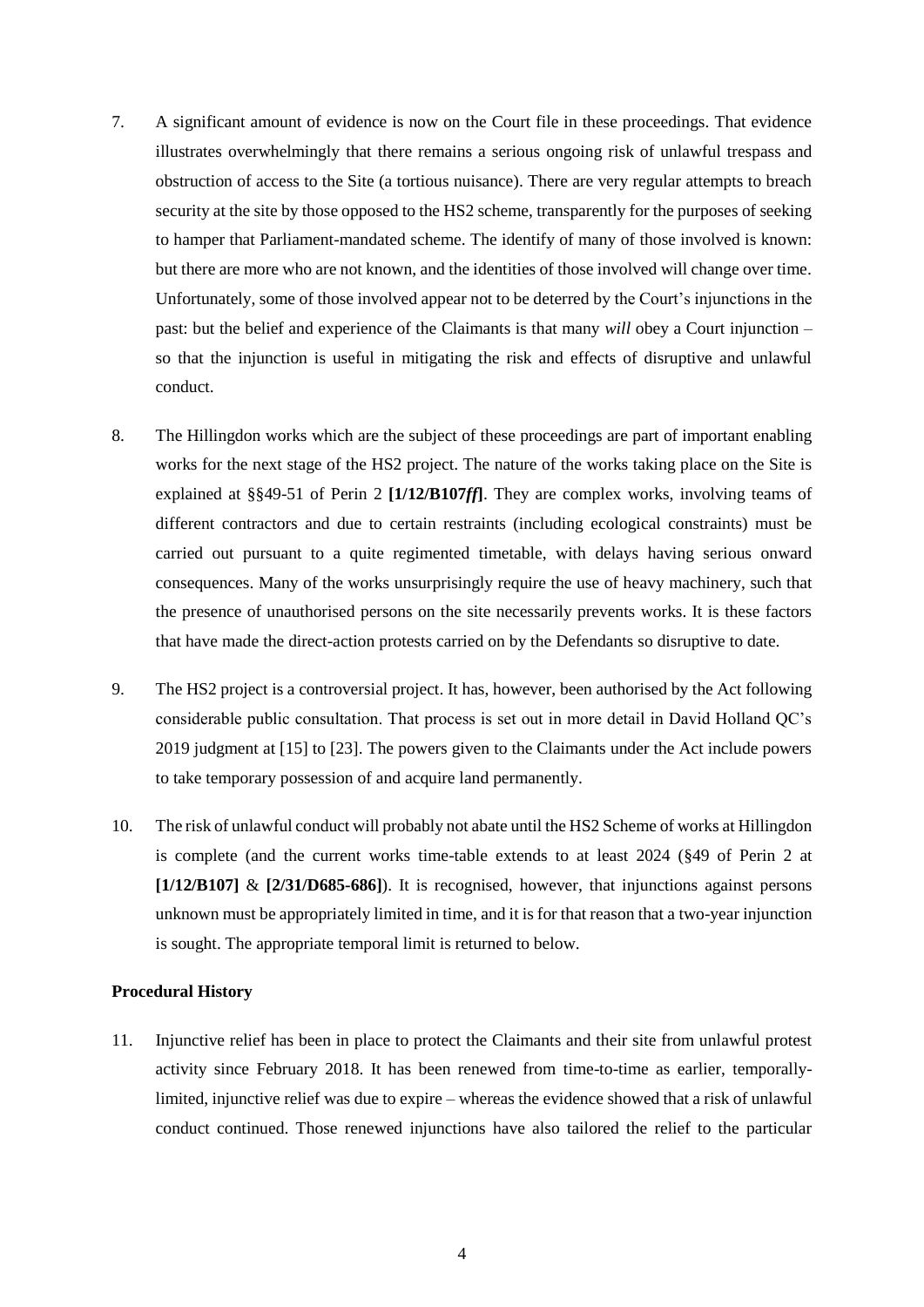circumstances as have existed when the renewals have been sought. Many of the issues which the Defendants may wish to raise now have already been considered in those earlier hearings.

- 12. The Court is therefore likely to be assisted by a brief overview of the procedural history. For convenience, the earlier judgments (or notes of judgments) from the earlier hearings are collated in volume one of the Authorities Bundle ("**AB1**"). The orders made are included in chronological order at tabs 1 to 5 of Volume 1 of the main hearing bundle:
	- 12.1 Injunctive relief was first granted by Mr Justice Barling on 19 February 2018 **[1/1/A1]** for the reasons set out in his judgment of that date **[AB1, tab 1]**. The relief was time-limited to 1 June 2019, with liberty to apply.
	- 12.2 Pursuant to those liberty to apply provisions, the Claimants successfully applied to extend the injunction for a further year (and to encompass what was then the whole site). That extended relief was granted by Mr David Holland QC (sitting as a Deputy Judge of the High Court) in May 2019, to last until 1 June 2020, again with liberty to apply ("the **2019 Injunction**"). The 2019 Injunction is at **[1/2/A8]**, and the judgment in support is at [**AB1, tab 2.]**
	- 12.3 During the currency of the 2019 Injunction, separate possession proceedings were brought to recover possession of part of (what is now) part of the HS2 construction site from protestors who were in occupation of it. Those proceedings were determined in the Claimant's favour by Mr David Holland QC for the reasons set out in his judgment of 28 November 2019 **[AB1, tab 3]**.
	- 12.4 The Claimants wished to seek the further renewal of the 2019 Injunction, but were not in a position to do substantively before 1 June 2020. To avoid the 2019 Injunction lapsing without any form of replacement, an "Extension Application" was brought on 18 May 2020 **[1/6/B47]** to seek a temporary extension of the 2019 Injunction to allow the Substantive Amendment Application to be brought (as it now has been). That application was granted by Mr Justice Fancourt on 21 May 2020 **[1/4/A21]**, for the reasons recorded in the brief note of the judgment at **[AB1, tab 4]**. By Mr Justice Fancourt's judgment, a significant number of Named Defendants were added to the proceedings – to reflect the importance of naming defendants where their identity can be established following the Court of Appeal's recent guidance in *Canada Goose* (returned to below).
	- 12.5 The return date of that Extension Application was listed before David Holland QC on 22 June 2020. By the date of that hearing, the Substantive Amendment Application had also been issued. By the Current Injunction, Mr Holland QC continued injunctive relief to the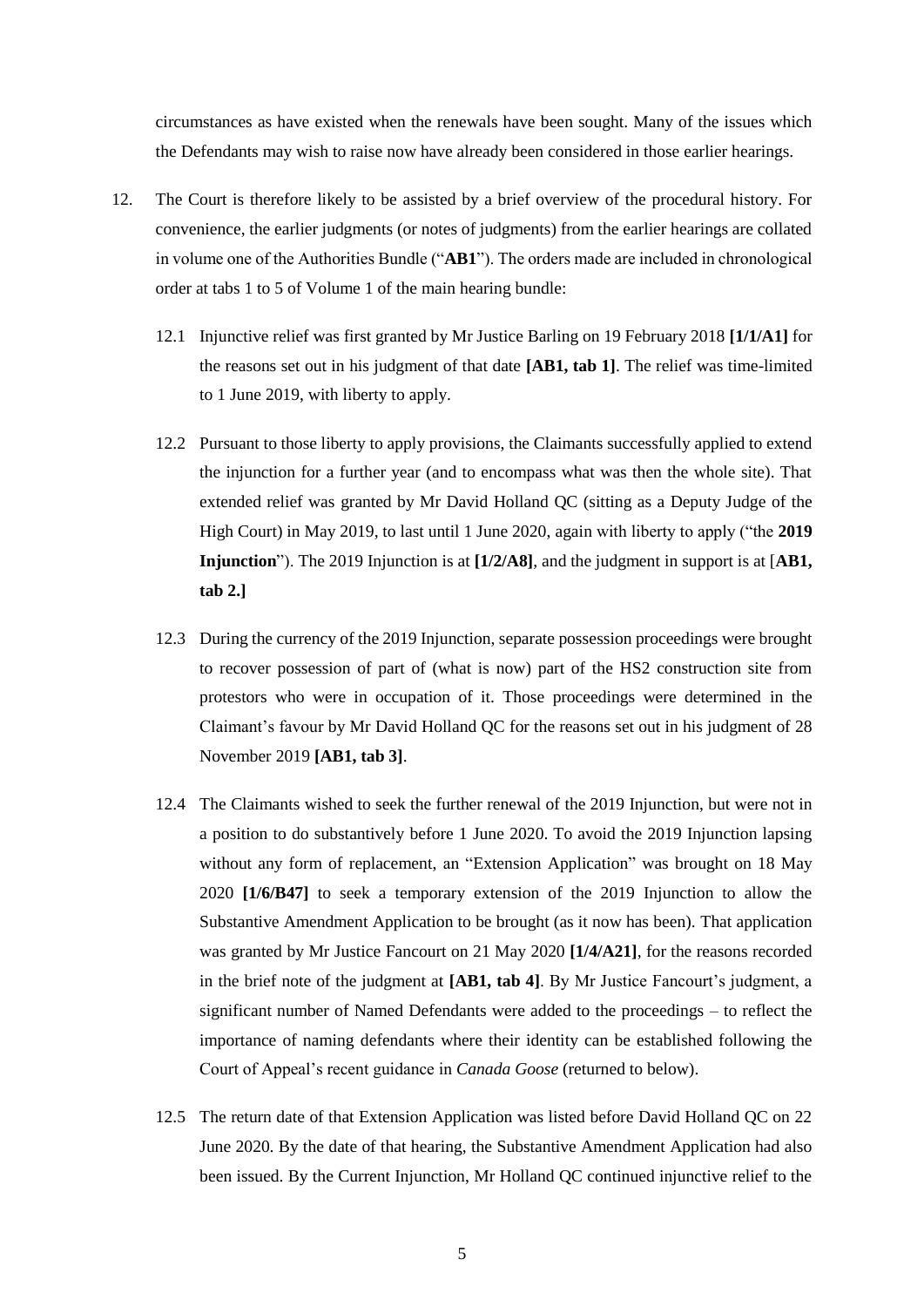date of this hearing – but expanding the geographical scope of the injunction to cover the whole of the site (as it was at the date of that hearing).

- 13. Many of the procedural and case management directions sought by the Substantive Amendment Application have already been dealt with by Mr David Holland QC in the Current Injunction Order. Accordingly, the continuation of relief and the form of such relief are the only remaining issues which fall to be considered by the Court.
- 14. The nature of the continued relief which the Claimants submit it is appropriate for the Court to make at this hearing is as set out in the Draft Order which accompanies this skeleton argument. The Draft Order supplied with the Substantive Amendment Application has been superseded by the Current Injunction Order and subsequent events.

# **The Site**

- 15. It may be helpful to set out for the Court at the outset the "lay of the land" at the Site and how it has expanded since both the 2019 Injunction and the last hearing.
- 16. The Site at the time of the 2019 Injunction was as set out on the Plan appended to that injunction, outlined in red and shaded in three colours: green, pink and blue **[1/2/A16]**. As explained in the judgment of David Holland QC at [7]-[8] **[AB1, tab 2, p.17]**:
	- 16.1 The blue shaded land was acquired by agreement, and the First Claimant ("the **SoS**") is the registered freehold owner of it.
	- 16.2 The pink shaded land has been acquired by the SoS under "General Vesting Declarations" under s.4 of the Act.
	- 16.3 The green shaded land is land to which the Second Claimant is entitled to temporary possession under Schedules 15 and 16 of the Act.
- 17. That colour coding is used consistently in all the plans that are used by the Claimants from-timeto-time in these proceedings.
- 18. The Court will also note the following features of that Plan:
	- 18.1 The Harvil Road is the road running approximately north / south just to the left of centre of the plan.
	- 18.2 "**Dews Lane**" is a private road which adjoined the Harvil Road to the west. The 2019 Injunction did not seek to prevent persons from using that lane-way (even thought it might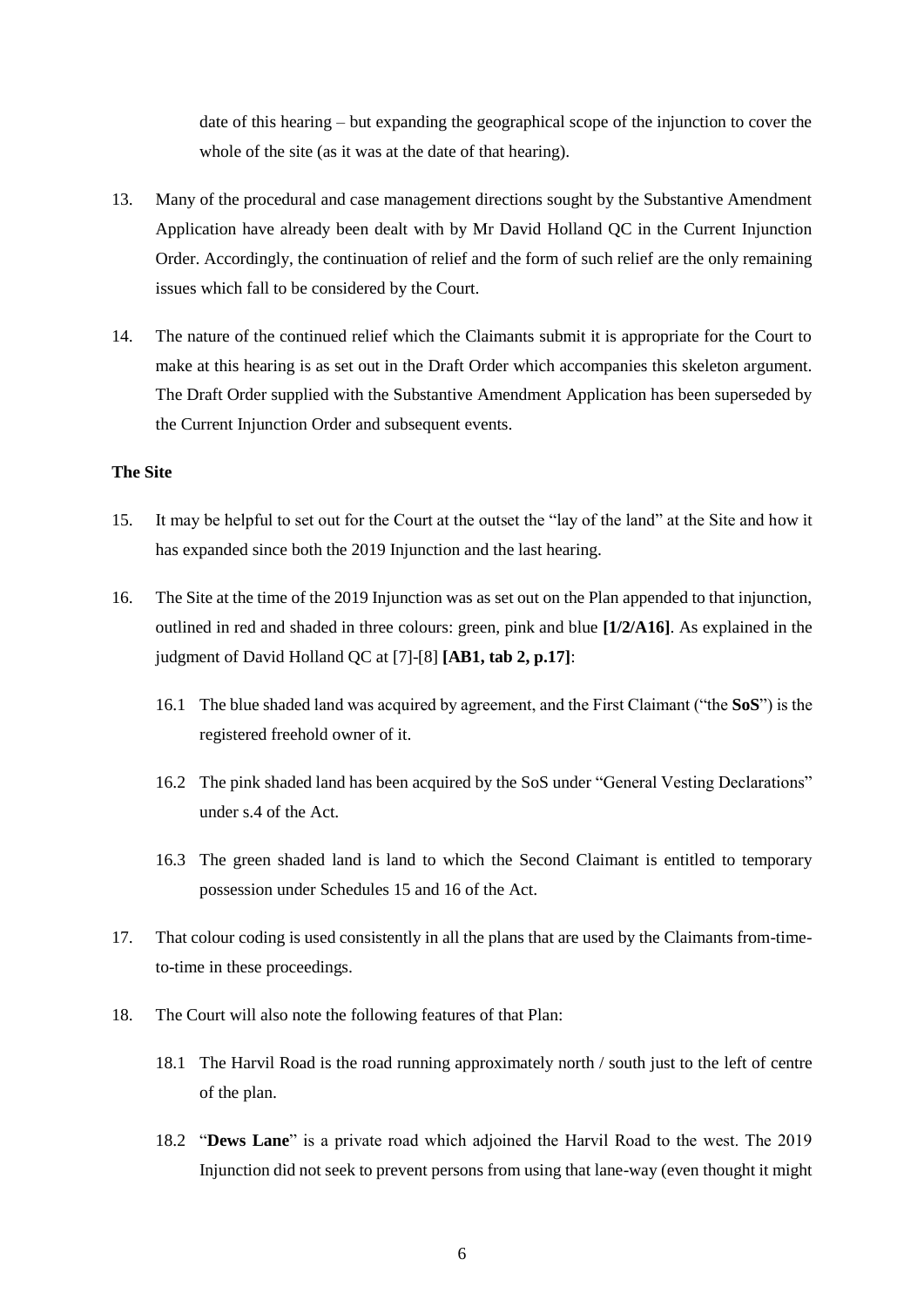otherwise have constituted trespass), but the position has now moved on as explained further below.

- 18.3 There were three entrances to the Site off the Harvil Road, then known as "West Gate 3 Entrance", "North Compound Entrance" and "South Compound Entrance".
- 18.4 Opposite the North Compound Entrance is shown a "Protestor Encampment". At the time, that encampment was both on the verge of the public highway (i.e. the part that is known as the "**roadside camp**"), but also spilled onto the field behind which was – at the time – not part of the Site (and that is why it remained white, and not shaded in a colour).
- 18.5 The Court should be able to see running parallel to the northern edge of that white field (just in the filed marked C111\_112) a path marked by a single black line. That is footpath U34, which was considered as part of the 2019 possession proceedings considered separately by David Holland QC in November 2019 which are referred to in the evidence. As found in that judgment, that footpath had by that date been closed.
- 19. Since the 2019 Injunction, additional land has been brought into the Claimants' possession for the purposes of the works on the Site. At the 22 June 2020 hearing, the Court extended the geographical scope of the injunction to cover the relevant additional land which had been brought into the Site at that time: that land is described in Perin 2 at §§23-28 (and a plan showing it is at **[2/31/D623]**. The whole site as it stood at that time is the "Plan A" appended to the Current Injunction **[1/5/A46]**. The Court will note from that "Plan A":
	- 19.1 A new "Gate 4" has been added for access to the northern part of the site off the Harvil Road.
	- 19.2 There are now entrances to the east and west sides of Dews Lane ("Fusion Dews Lane Compound HQ", off the Harvil Road, and "Dews Lane West", off adjacent land owned by Hillingdon Council).
	- 19.3 The North and South Compound entrances have now been re-named Gate 2 and Gate 1 respectively.
	- 19.4 The "Ryall's Garage" camp referred to in the evidence was just to the south of Dews Lane on land which was not, but is now, part of the Site.
- 20. As is set out at §§23-24 of Perin 2, the Claimants' process of taking and acquiring land at the Site is a continuous one, and therefore Perin 2 only included land brought into the Scheme up to 31 May 2020. Further **"Additional Land"** has been brought into the Site since 31 May 2020, and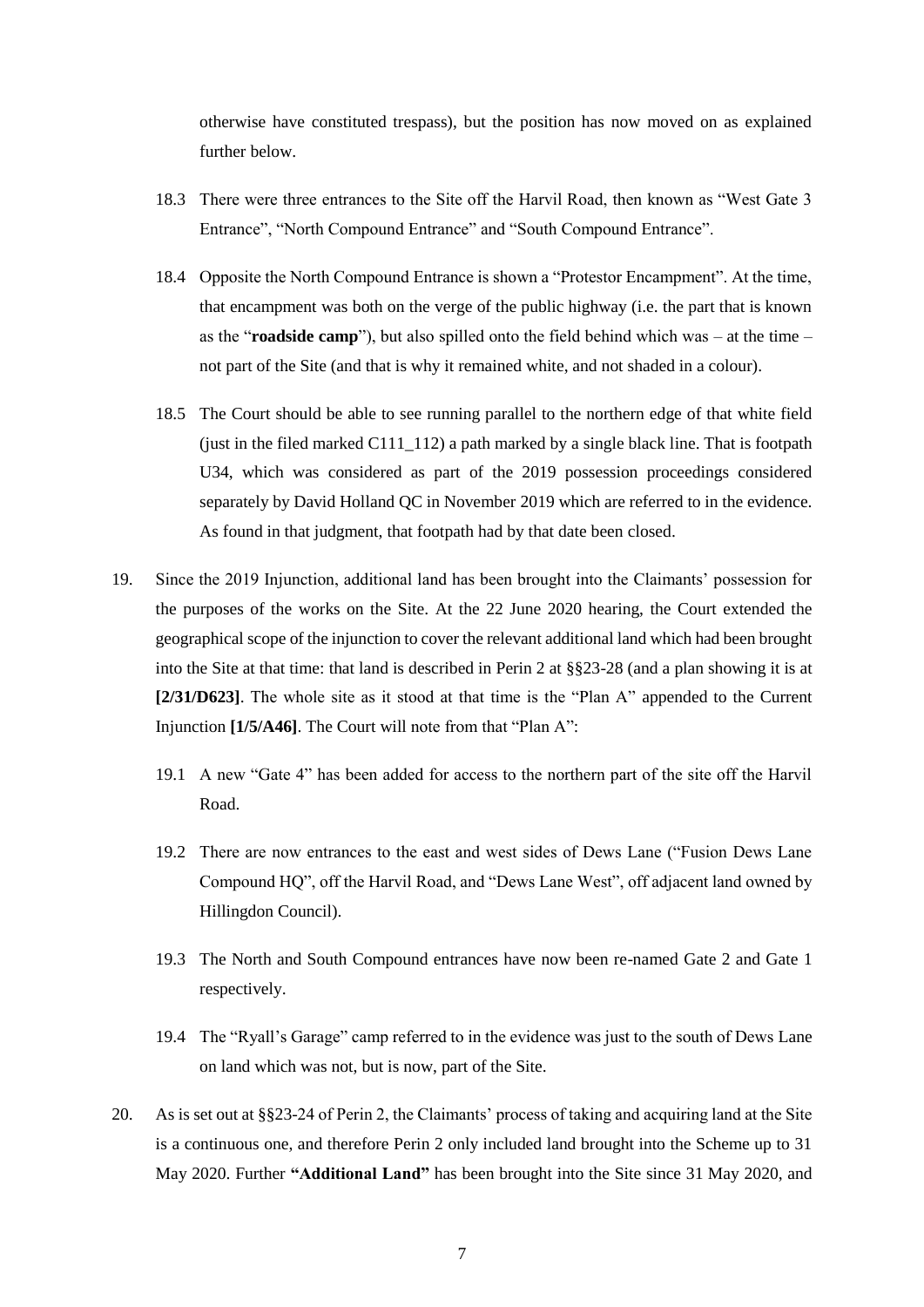this is dealt with in Perin 4 at §§5-9 **[1/14/B167]**. The Additional Land is shown coloured green on the plan at p.3 of the exhibit to Perin 4 **[3/35/D975]**, whilst p.4 of the exhibit sets out the proposed new "Plan A" encompassing both the Land and the Additional Land.

21. The Claimants ask that the geographical scope of the injunction they seek include that new Additional Land.

# **The Defendants**

#### *Persons Unknown*

- 22. The names of all the persons engaged in unlawful protest activities was not, and is still not, known. That is why three categories of "persons unknown" have been used as Ds 1, 2 & 36 (with D36 being added as a new category of defendant by the Current Injunction, to address the particular problem of protestors damaging security fencing on the site).
- 23. Those categories reflect the two categories of tortious conduct  $-$  i.e. trespass (D1) and the nuisance of obstruction of access (D2), whilst D36 is an amalgam of both. That was and remains an appropriate means of seeking relief against unknown categories of people in circumstances like this: see, e.g., the Court of Appeal's judgment in *Boyd & Anor v Ineos Upstream Ltd & Ors*  [2019] EWCA Civ 515 at [18]-[34].
- 24. There is no difficulty in giving notice of an injunction against these categories of persons unknown: it can be publicised at the site and online, and orders to this effect have been made in all of the preceding injunctions in these proceedings.
- 25. Minor amendments to the definitions of these categories of persons unknown are proposed in the draft Order to ensure that the injunction made can be understood without reference to any other document: i.e. by referring to the plan appended to the order.

## *Named Defendants*

- 26. As at the first hearing of the Extension Application, there were no named defendants to the proceedings; this is in large part why that hearing was formally without notice. Named defendants were previously involved in the proceedings but were removed by the 2019 Injunction at either their own request, or at the request of the Claimants given their past involvement was stale.
- 27. Following Court of Appeal guidance in *Canada Goose v Persons Unknown* [2020] EWCA Civ 303 as to the importance of including named defendants to 'persons unknown' injunctions where they can be identified, 28 named defendants were added to these proceedings by the May 2020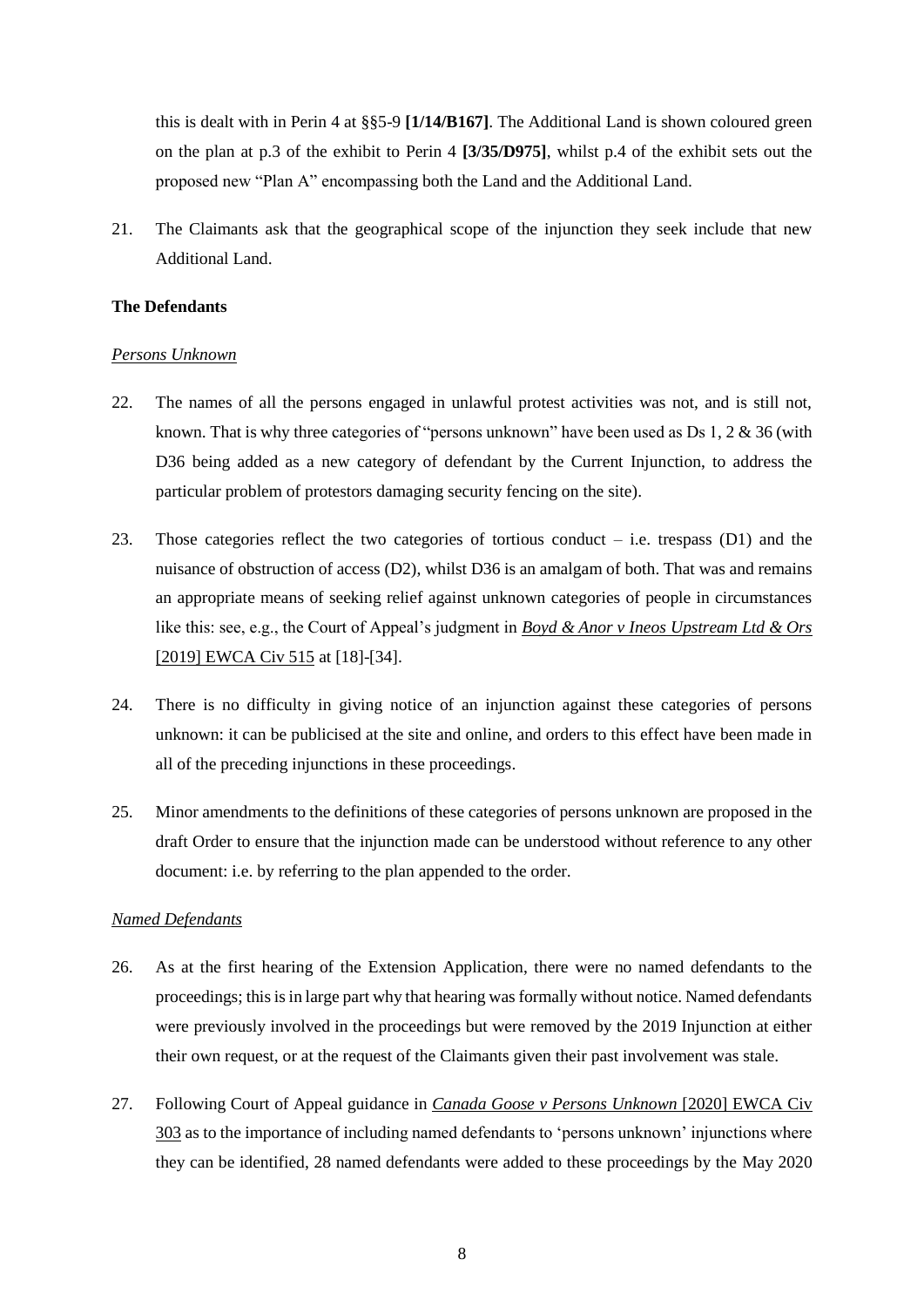Injunction and made respondents to the Extension Application: these are Ds 3-33 (the number of a Named Defendant has been left as *'no longer used'* where that number previously referred to a named defendant who has not been re-joined to proceedings or who has subsequently been removed.) Ds34 & 35 were added at the last hearing on 22 June 2020.

- 27.1 These Named Defendants are individuals identified by the Claimants as having been involved in historic unlawful protest activity such as to justify their inclusion and/or are people who are considered to pose a future threat in this regard.
- 27.2 Jordan 2 (as supplemented by Jordan 3 and Perin 4) sets out a detailed history of the key incidents of trespass and obstruction of access to the Site (and related acts of protest in the vicinity of the Site which give some broader context to the position on the ground). §§18- 24 of Jordan 2 summarises the role of each of these defendants (as known to the Claimants) in the protests at the Site.
- 27.3 There is no bespoke relief sought against the Named Defendants: the intention is that they should be bound to the interim injunction as any other person who by their conduct were to bring themselves within the description of Ds 1-2 and/or D36.
- 27.4 The naming of defendants, and service of these proceedings upon them, gives those named a particular opportunity to challenge the grant or continuation of relief which applies to them. No named defendant has sought to file a defence to this claim. Most have not engaged at all.
- 27.5 Only Ds 3, 4, 8, 9 and 28 filed evidence setting out their opposition to the Extension Application, whilst only Ds  $3 \& 4$  have filed evidence opposing the Substantive Amendment Application, and D3 has subsequently been removed from these proceedings by consent.
- 27.6 Sam Goggin (D27) has also emailed the Court and Ms Jenkins with some remarks opposing the injunction, though his email (dated 17 August 2020) came too late to be included in the hearing bundle. A supplementary bundle containing last-minute material will be collated. His concern centres around potential contamination of the water aquifer, dealt with below.
- 27.7 Their evidence engages to a varying degree with the factual allegations against them, but they predominantly seek to express their concerns with the broader HS2 project.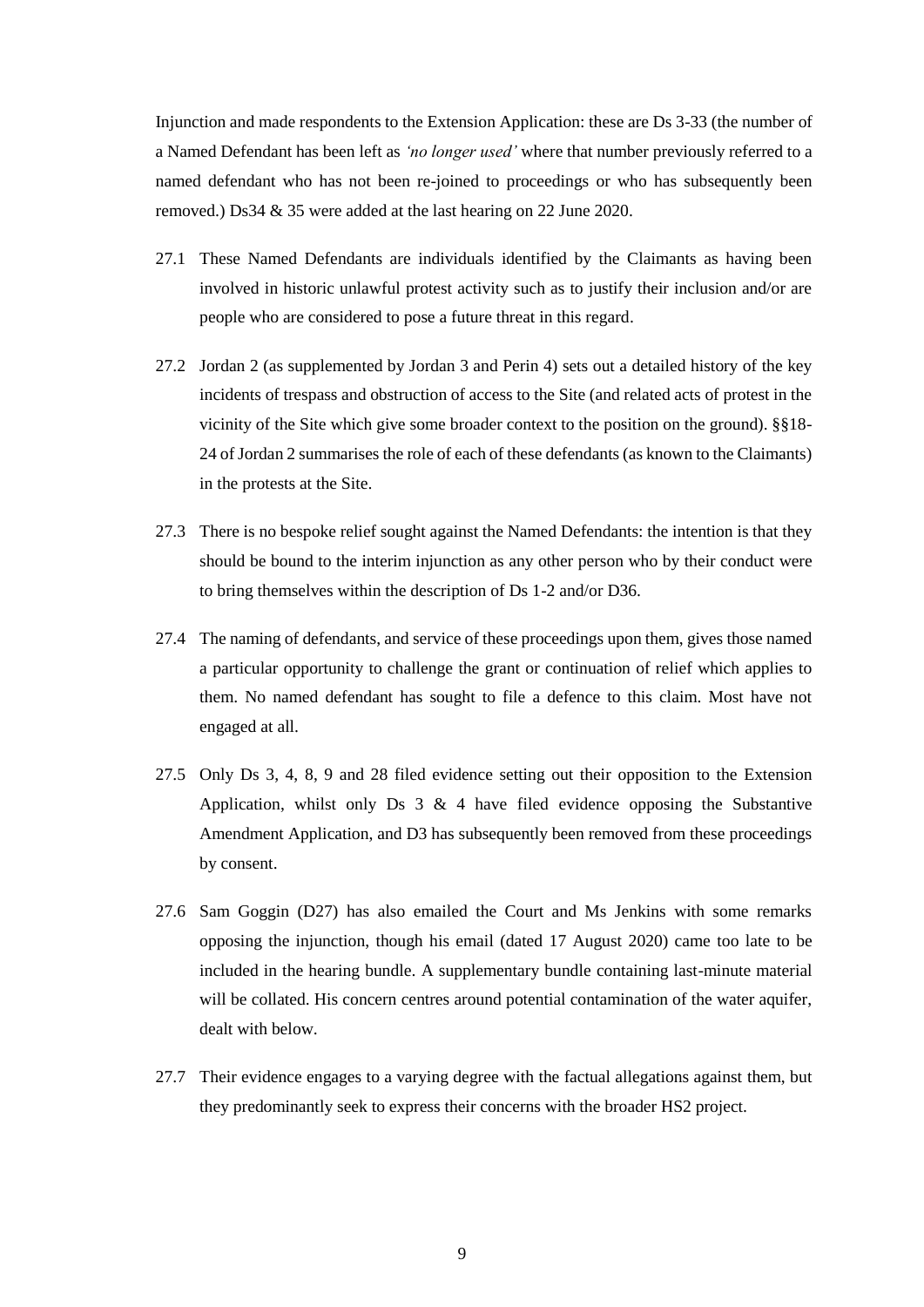#### **Service**

- 28. Service particularly service on the named Defendants has been far from straightforward in these proceedings. Many of the Named Defendants have no fixed address and move regularly between different protest camps up and down the country. As a result, the Claimants have often sought orders for alternative service. Some of the difficulties and expense of service in these proceedings can be gleaned from Jenkins 3.
- 29. Thankfully, the Current Injunction Order has significantly streamlined future service in these proceedings, meaning that service of the Current Injunction Order, Notice of Hearing and Claimants' Reply evidence has been more straightforward.
- 30. As relates to the Named Defendants:
	- 30.1 As recorded in the recitals to the Current Injunction, a number of the Named Defendants were served with the Substantive Amendment Application personally. As per §18, the Current Injunction validated the service of the application on the other Named Defendants and abridged the period of service to the extent necessary to allow the first hearing of the application to be effective.
	- 30.2 The Claimants are obliged to use "reasonable endeavours" to serve the Named Defendants with the Order itself and any future documents in the proceedings. For those that appeared at the last hearing, service may be effected by (i) leaving hard copies addressed to each defendant at the address or other physical location indicated by them and/or (ii) by emailing electronic copies to the email addresses provided for those purposes – see §19 of the Current Injunction.
	- 30.3 A witness statement from Ms Jenkins dealing with evidence of service ("**Jenkins 4**" **[1/28/C375]**) explains the steps taken to serve those categories of documents on the Named Defendants in accordance with those directions. The steps taken for each Named Defendant are as set out in the schedule she exhibits **[3/36/D988]**.
	- 30.4 The steps provided for service in the Current Injunction have been, the Claimants consider, complied with. In those circumstances it is not considered that there is any need for the Claimants to seek further orders for alternative service to approve retrospectively the steps they have varied out.
- 31. As relates to the unnamed defendants: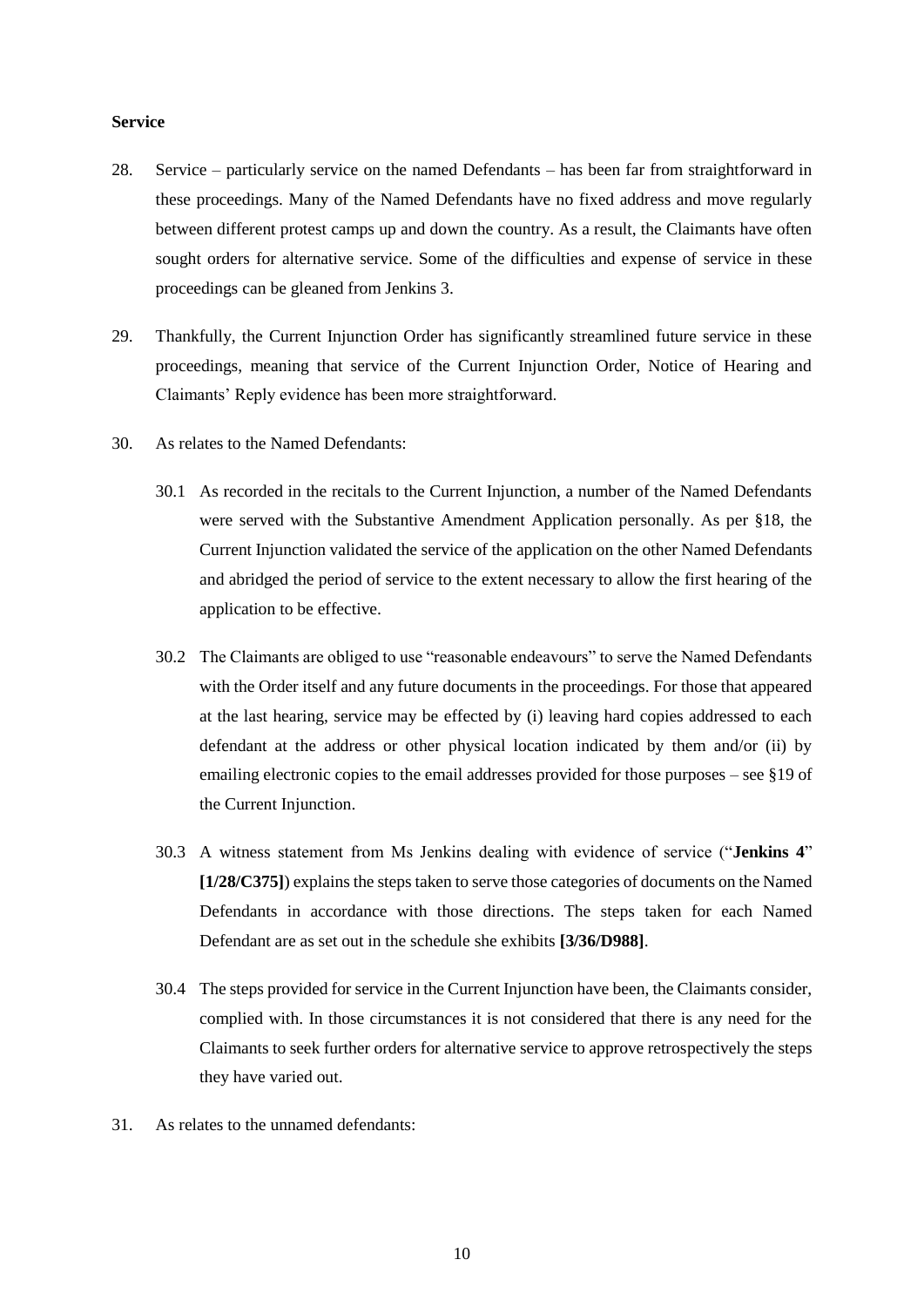- 31.1 §11 of the Current Injunction validated the service of the Substantive Amendment Application on Ds 1-2 and 36 and the period of service was abridged to the extent necessary to allow the first hearing of the Substantive Amendment Application to be effective.
- 31.2 §13 provided for alternative service of the Current Injunction on Ds 1-2 and 36, with which the Claimants have complied, as again explained in Jenkins 4.
- 32. In the context of service, the Court's attention is drawn to section 12 of the HRA 1998. This section is relevant as regards service on persons unknown, and as regards named Defendants who do not subsequently appear at the hearing. It provides:-

*"(1) This section applies if a court is considering whether to grant any relief which, if granted, might affect the exercise of the Convention right to freedom of expression.*

*(2) If the person against whom the application for relief is made ("the respondent") is neither present nor represented, no such relief is to be granted unless the court is satisfied – (a) that the applicant has taken all practicable steps to notify the respondent; or (b) that there are compelling reasons why the respondent should not be notified.*

*(3) No such relief is to be granted so as to restrain publication before trial unless the court is satisfied that the applicant is likely to establish that publication should not be allowed."*

- 33. The relief sought will arguably affect the Defendants' rights to freedom of expression (subsection (1) and restrain "publication" of their opinions (via the medium of unlawful protest). Two considerations follow:
	- 33.1 The question, for service, is whether all practicable steps have been taken to notify *"the person*" against whom relief is sought (sub-section (2)). The section is not readily applicable to the situation of persons unknown, but it is submitted that the steps taken by the Claimants to draw the Substantive Amendment Application to those "persons unknown" who may be affected by the order have been sufficient: indeed, the steps that have been taken have been expressly validated as good service by §11 of the Current Injunction and follow a mechanism for service which has been used by the Claimants since 2018. On each such occasion, s.12 has been cited to the Court and no issues have arisen.
	- 33.2 It is also submitted that the steps taken to notify those Named Defendants of the Substantive Amendment Application who could not be served personally have also been sufficient; the Claimants have gone to extensive efforts to ensure that this application has been brought to the attention of all interested parties. The fact of these proceedings must now be well known to the communities of protestors at the roadside camp, Crackley Woods camp, and otherwise involved in protests in the vicinity of these sites and all of the information is available on the websites referred to in the order for those who are concerned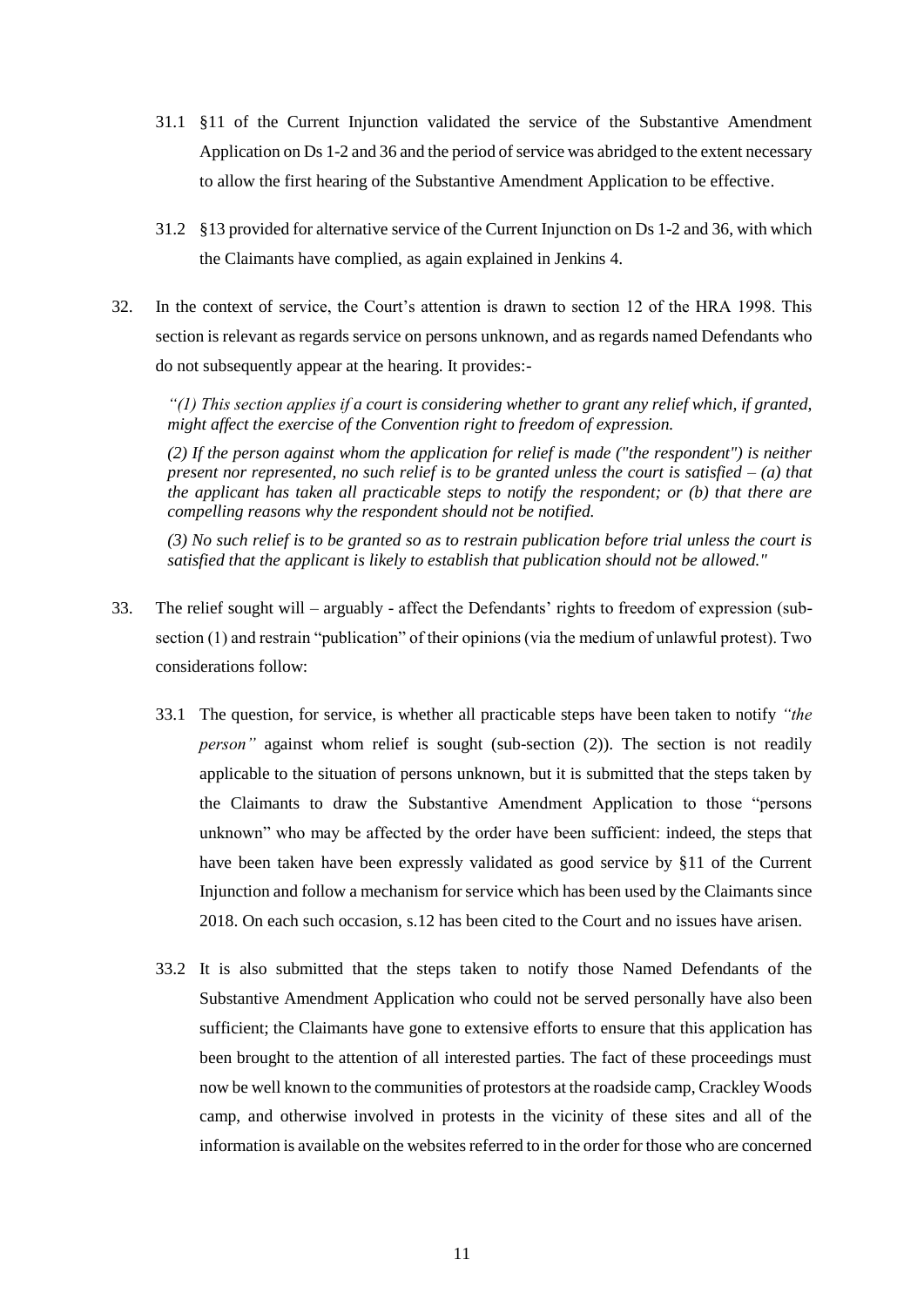to engage. Once again, the Claimants draw attention to the fact that their service on the Named Defendants has been expressly validated by §18 of the Current Injunction.

34. Second, the Claimants have to demonstrate that it is *"likely"* that they would obtain the relief they seek at trial. The evidence in these proceedings is that the Defendants (both unnamed and named) have committed acts of trespass and nuisance via obstruction on (collectively) a very significant number of occasions in the past, that course of conduct continues, and those named defendants (in particular) are particularly committed and active in their opposition to HS2 at this Site and are most likely to continue to embark upon such a course unless otherwise restrained. Nothing has changed since the grant of relief in 2018, 2019 or 2020 which would tend to make it *less* likely that the Claimants would be granted relief at trial.

#### **The need for the continuation of injunctive relief**

- 35. As per §10 of the Current Injunction, the primary purpose of the current hearing is for the Court to reconsider the continuation of relief beyond the date of the hearing. In the Claimants' submission, relief must plainly continue in some form given that the risk of both trespass on and obstruction to the Site has not abated but continues.
- 36. Evidence in support of the Substantive Amendment Application: Perin 2 and Jordan 2 were filed alongside the Substantive Amendment Application, whilst Perin 4 has since been filed to update the Court on incidents occurring at the Site since 31 May 2020. The evidence illustrates a serious ongoing risk of both trespass and obstruction of access to the Site. The clear inference is that, absent injunctive relief, the unlawful direct-action protests at the Site would become considerably worse:
	- 36.1 Perin 2 sets out, at §§37-48 **[1/12/B104-107]**, some of the difficulties encountered with the 'Protester Encampment' which was previously situated on land outside the Scope of the Site, but which is now within the scope of the Current Injunction. Since the Claimants regained possession of that parcel of land, protestors retook the land which was then subject to another enforcement operation. The Ryall's Garage camp was a long-running camp on what is now part of the Site. Exchanges like this between the Claimants and the protesters are common and emphasise the need to continue the injunctive relief over the Site as it stands from time to time. Land which is not subject to injunctive relief is likely to be vulnerable to further acts of trespass in the form of protests camps.
	- 36.2 Perin 2 further sets out, at §§49-54 **[1/12/B107-B110]**, the continued impact that unlawful protests activities have had on the scheme of works at the Site. In particular, Mr Perin estimates that the additional cost of the development at the Site by reasons of delay and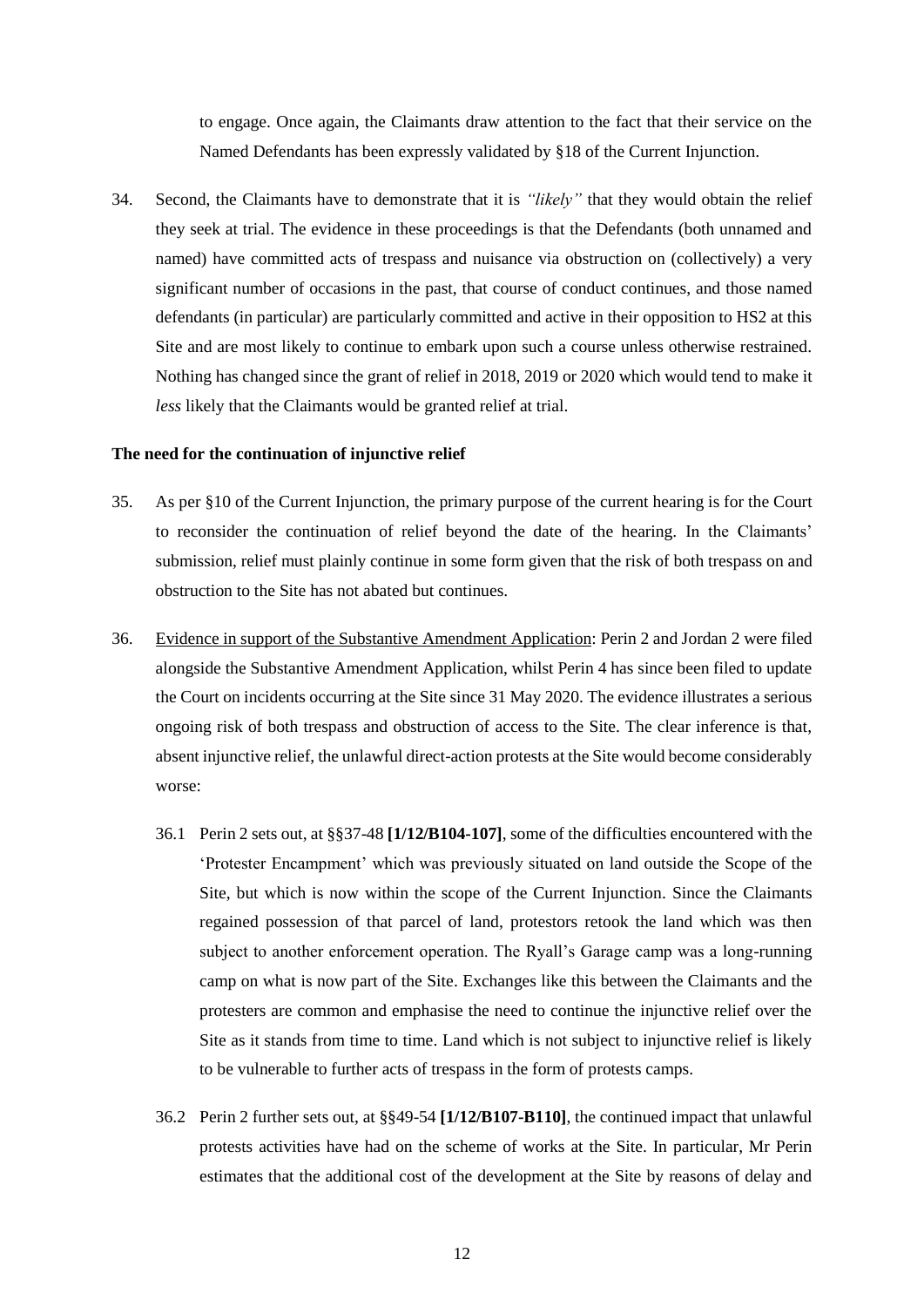security expenses caused by protest activity comes to almost **£16 million**. This amount *excludes* all of the Claimants' legal costs, including those incurred in bringing these proceedings. All of these costs are ultimately borne by the public purse.

- 36.3 Jordan 2 sets out in considerable detail the continued unlawful acts at the Site from §39 **[1/12/B130***ff***]**, which taken together demonstrate an acute and urgent risk to the entirety of the Site:
	- (i) The Court is invited to review this full account of that position on the ground. Such is the volume of incidents, any attempt to summarise it would omit the important impression to be gained from the scale of events. This is not a case about protests from time-to-time which inevitably cause a degree of disruption to the wider public: such protests are part and parcel of a democratic society, and must of course be tolerated. This is an attempt, not to articulate views, but a hard-fought and continuous campaign to try to compel the Claimants to stop the work they are mandated to do by an Act of Parliament. It is no exaggeration to say that the protestors appear to be seeking to engage in a war of attrition with the Claimants – of which the security personnel at the Site are at the front line. The very considerable deployment of police resources has also been required.
	- (ii) The language of a "fight" or a "war" is, sadly, all too apt because a number of the incidents have become marred with violence (or allegations of violence) (e.g. §§43, 66 and 93 of Jordan 2). Certain of the Defendants point the finger at the Claimants' security team for such conduct – but the short point is that if injunctive relief were to be granted and obeyed, there would be no need for such altercations at all. Conversely, if the Claimants had to rely entirely upon security efforts without the support of a court injunction, the risk of violence increases.
	- (iii) Certain of the other events might be considered relatively minor, though the sheer number of them makes matters more serious. Others, such as prolonged lock-ons to equipment on the Site (e.g. §§46 and 47) are inherently more serious because of the disruption involved.
	- (iv) The evidence that one of the protestors (Mr Cucuirean (D10) spat on a sponge and smeared it on a vehicle being obstructed from leaving the Site (§53) [**1/16/135**] on 1 April 2020 and that Jack Oliver (D34) spat at a High Court Enforcement Officer on 21 May 2020 (§95) is disgusting behaviour at the best of times, but takes on a sinister edge during this pandemic.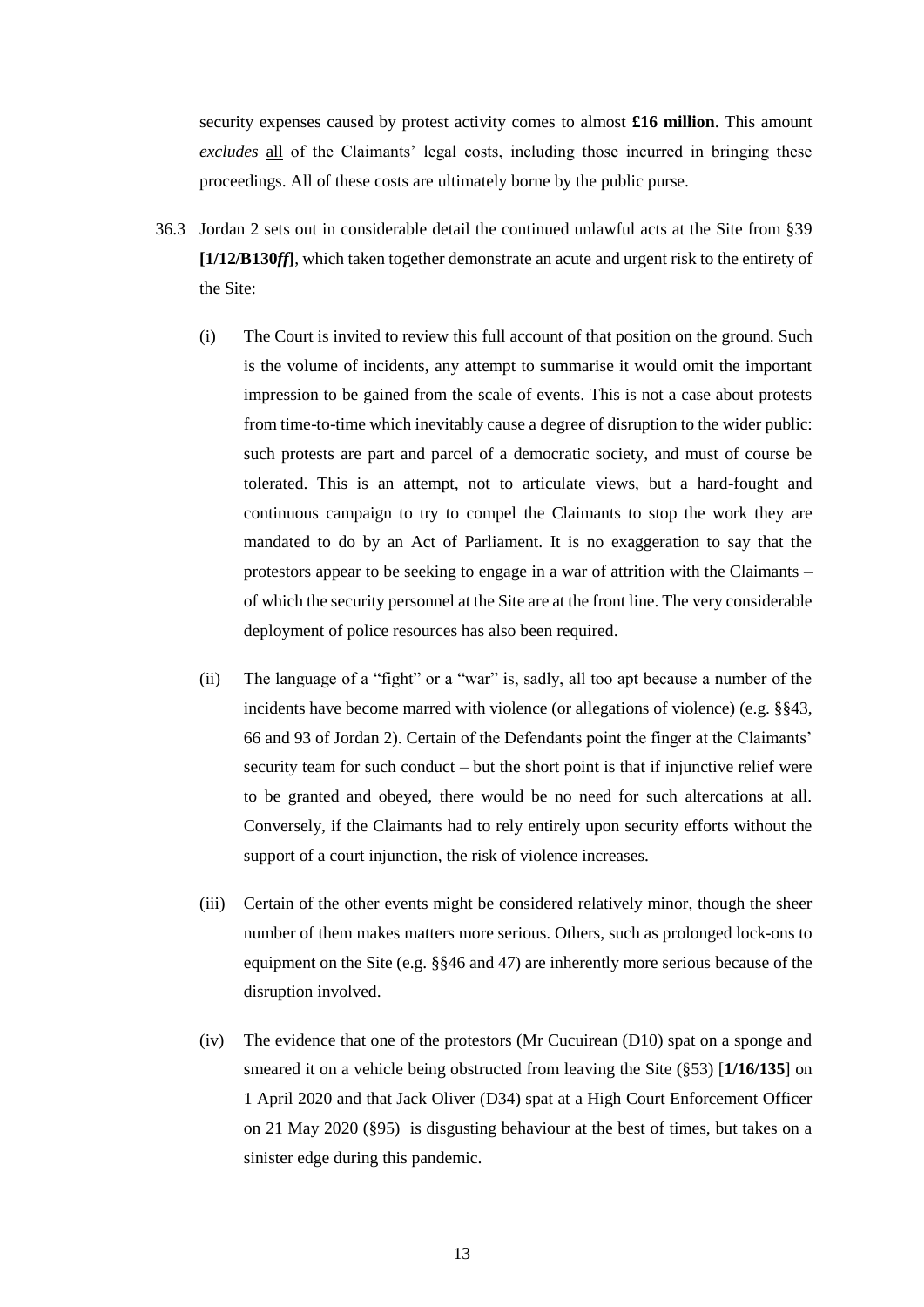- (v) There has been repeated damage to the fences around the site and attempts to climb or dig under it, which is what has given rise to the inclusion in the Current Injunction of the new D36.
- 36.4 The Claimants invite the Court to review the further incidents set out in §§11*ff* of Perin 4 **[1/14/B168]** which provide an update of the most recent incidents on the site since 31 May 2020. These incidents clearly show that the risk to the Site has not in any way abated, but rather appears to have increased in intensity:
	- (i) One incident involved 30 to 40 protesters all trying to gain access to the Site along the fence line  $(\S15(vi))$ .
	- (ii) There have been regular incidences of assault and threats, both verbal and by action directed towards the security officers on site (e.g. §15(viii)).
	- (iii) Lighting towers were damaged at night after a number of protesters swam across the River Colne and cut their way through the fencing into the Site  $(\S18(iii))$ . This illustrates the protestors' resourcefulness and commitment to their direct-action methodology and reinforces the need for injunctive relief to be continued.
	- (iv) The further incidents in Perin 4 are only the more significant incidents which have been reported to the Second Claimant. That ought to give some sense of the sheer scale and frequency of daily incursions by the protesters.

## **Points raised by the Defendants in reply**

- 37. The evidence received from the Named Defendants does not, for the most part, seek to contest the factual accuracy of the Claimants' evidence.
	- 37.1 Rather, the statements focus on a number of broad concerns with the HS2 project as a whole. As has been recognised repeatedly by the Courts in this context in the past, the Court's role is not to adjudicate the merits or demerits of HS2. Those subject to unlawful conduct cannot be left without a remedy because the unlawful conduct is directed against an unpopular project.
	- 37.2 To the extent that there are particular points raised by those Named Defendants about their precise involvement in particular issues they were said to have been involved in, those concerns are addressed by way of reply in Perin 3 and Jordan 3. There are two big-picture points to make: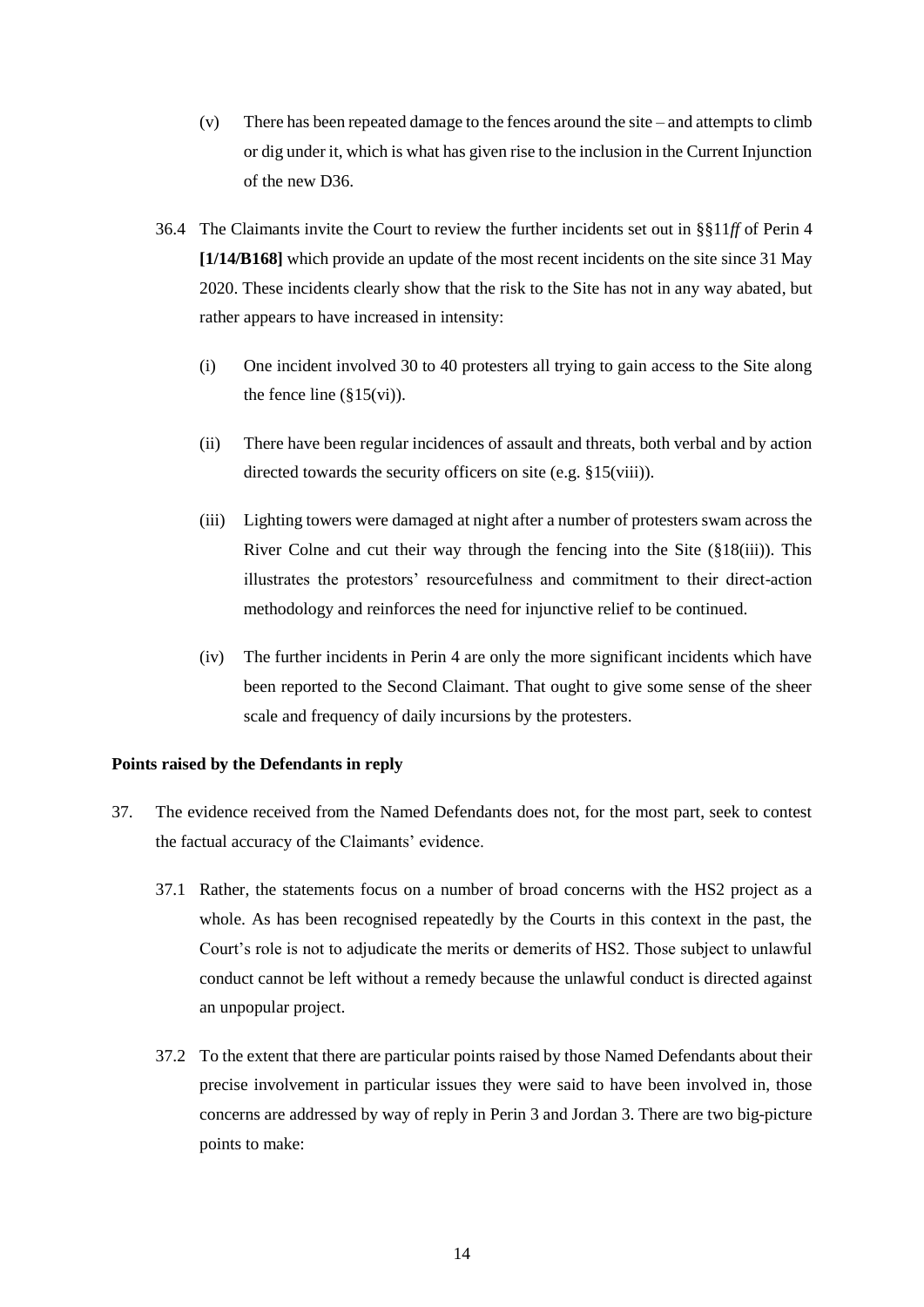- (i) There is no dispute of evidence that unlawful acts have been carried on by many of the Named Defendants, and persons unknown.
- (ii) Where there remains contested evidence, the Claimants' evidence is strong and compelling – such that the Court should continue to conclude that the Claimants would be "likely" (the test under s.12(3) HRA 1996) to obtain relief against this conduct at trial.
- 37.3 Environmental concerns: Many of the individuals who protest against HS2 have genuine and sincere environmental beliefs and concerns. The environmental impact of the works is, however, not relevant to the question of relief at hand: these concerns, or a desire to prevent or monitor environmental impacts of the work, do not justify tortious conduct. Perin 3 draws attention to the fact that environmental concerns have been dealt with generally at §§7-11 of Perin 1 and §§55-59 of Perin 2. §19 of Perin 3 exhibits a number of environmental consents which the Claimants have in place to put to bed any allegation that the Claimants are undertaking works without the necessary consents. D3 had specific concerns about the water aquifer (a concern shared by D27 and many others) beneath the Site and the impact of the works on the local bat species: both of these points are addressed in detail at §21(i) and (ii) of Perin 3 **[1/24/B237-238]**.
- 37.4 Closure of Dews Lane: The closure of Dews Lane (on 22 May 2020) was met with considerable protest action. Some of the Defendants (e.g. Mr Mordechaj (D8)) have complained that Dews Lane was a route previously used to obtain water. In the event, the closure of Dews Lane was lawful and was a consequence of the Claimants taking temporary possession pursuant to section 15 and Schedule 16 of the Act. The Lane has been closed to allow works to be safely undertaken in the vicinity – see Perin 1 §§14- 27 [**1/10/63-66**]. A footpath which was previously diverted along Dews Lane (known as U34), has been re-diverted around the site (since May 2020) and no longer goes across Dews Lane, as explained in Perin 3 at §9*ff* **[1/24/B233]**. There is therefore no basis or entitlement for any member of the public to pass along Dews Lane.
- 37.5  $\underline{D4} \underline{Mr}$  Keir: Notably, Mr Keir does not deny the factual assertions made against him. He makes a number of allegations and/or criticisms of the Claimants' conduct:
	- (i) The National Eviction Team ("NET"): Mr Keir suggests that a "litany of crimes" is being committed on HS2's behalf against protesters by the NET and other enforcement officers on Site. Throughout §7 of Jordan 3 **[1/25/B245]**, a background to the NET's involvement at the Site is given. There may have been some confusion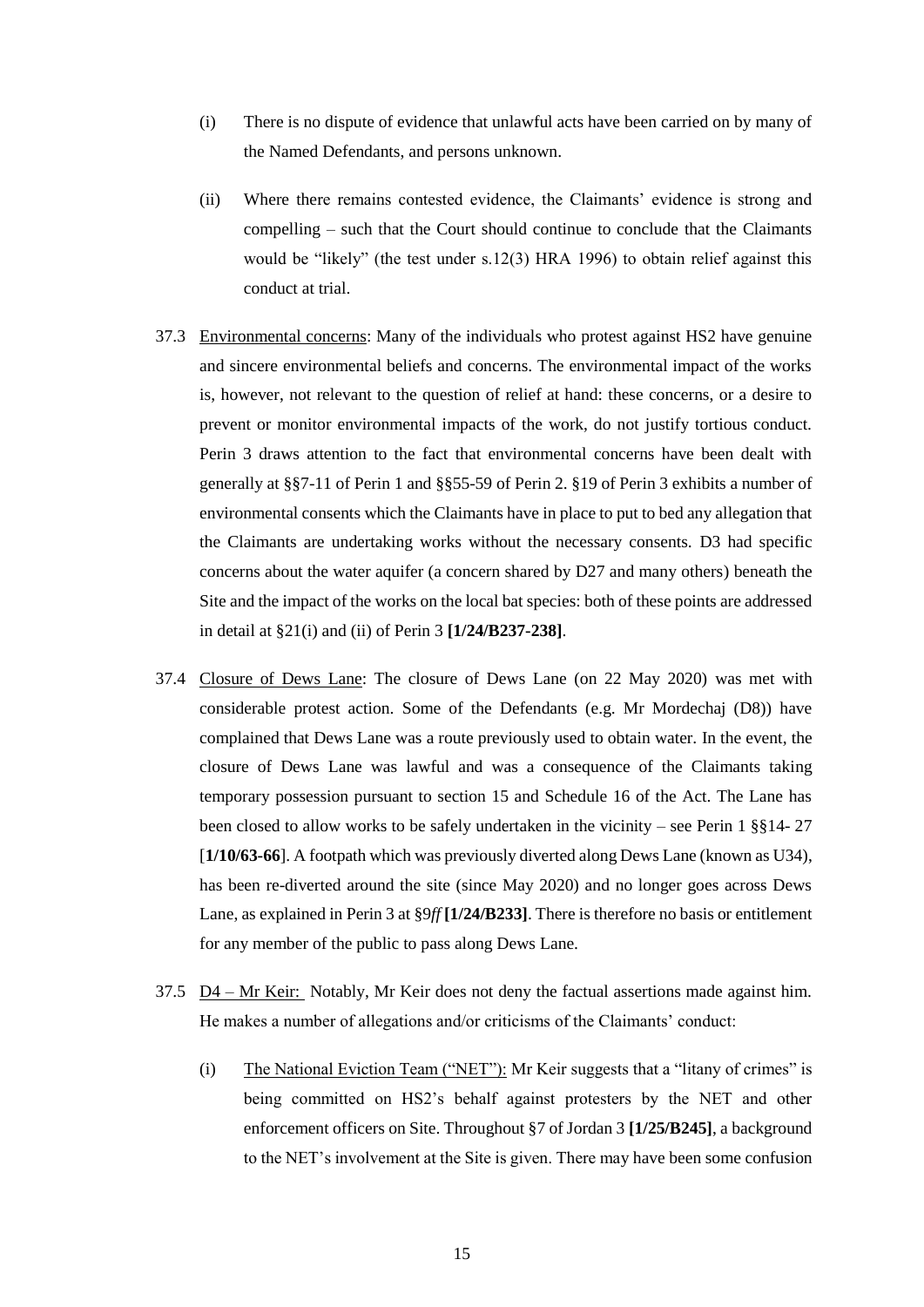in the past about the conflation of "NET" with "HCEO" (High Court Enforcement Officers). The National Eviction Team is part of the High Court Enforcement Group Limited, and it has therefore become customary to refer to staff from that group as "High Court Enforcement Officers" (or "HCEOs") even when carrying out other security duties (e.g. 'self help' remedies, or executing statutory warrants), rather than executing High Court writs. If that language has caused confusion, that is to be regretted and is to be avoided in future. In substance, however, the nomenclature should make no difference. If there are concerns about the conduct of NET employees, the affected individuals may conceivably have criminal or civil remedies: but such complaints (which are certainly not admitted) should not count against the Claimants' entitlement to relief. Again, part of the desirability of an injunction is that it ought (if obeyed) minimise the opportunities for altercations between protestors and security personnel at the site.

- (ii) Ryall's Garage: Mr Keir (and Ms Pitwell) complains about an eviction which took place under self-help common law powers on 12 and 13 May 2020. This is addressed at §8.1 of Jordan 3 **B[1/25/B248]**. Most importantly, the eviction was subject to an urgent application for an interim injunction against the Claimants, which failed, and was supervised by the Police who – it seems – have no concerns about illegality. There is no suggestion that any of those who were evicted from the garage on that occasion has ever raised any criminal complaint subsequently.
- (iii) Eviction operation on 15-18 June 2020: Mr Keir complains about this eviction operation as well, which is dealt with in reply at §8.2 of Jordan 3 **[1/24/B249]**. The short points are that: (i) the eviction operation was independent of any injunction, and has now completed – any complaint about the way it was carried out is for a separate forum; and (ii) in any case, the NET executed statutory warrants (under the regime under the Compulsory Purchase Act 1965) for eviction lawfully.
- (iv) Low conviction rate of protesters: Mr Keir attacks the fact that over 200 arrests have been made on site with only two convictions made. Firstly, that is clearly a matter for the police to deal with rather than the Claimants. But secondly and in any event, whether or not a crime has taken place does not bear on whether a civil wrong has been committed in breach of the injunction. This point is addressed further at §9 of Jordan 3 **[1/25/B250]**.
- (v) Steeple Claydon incident: Mr Keir also alleges that the Claimants' contractors unlawfully sprayed herbicide at an area known as Steeple Claydon (which is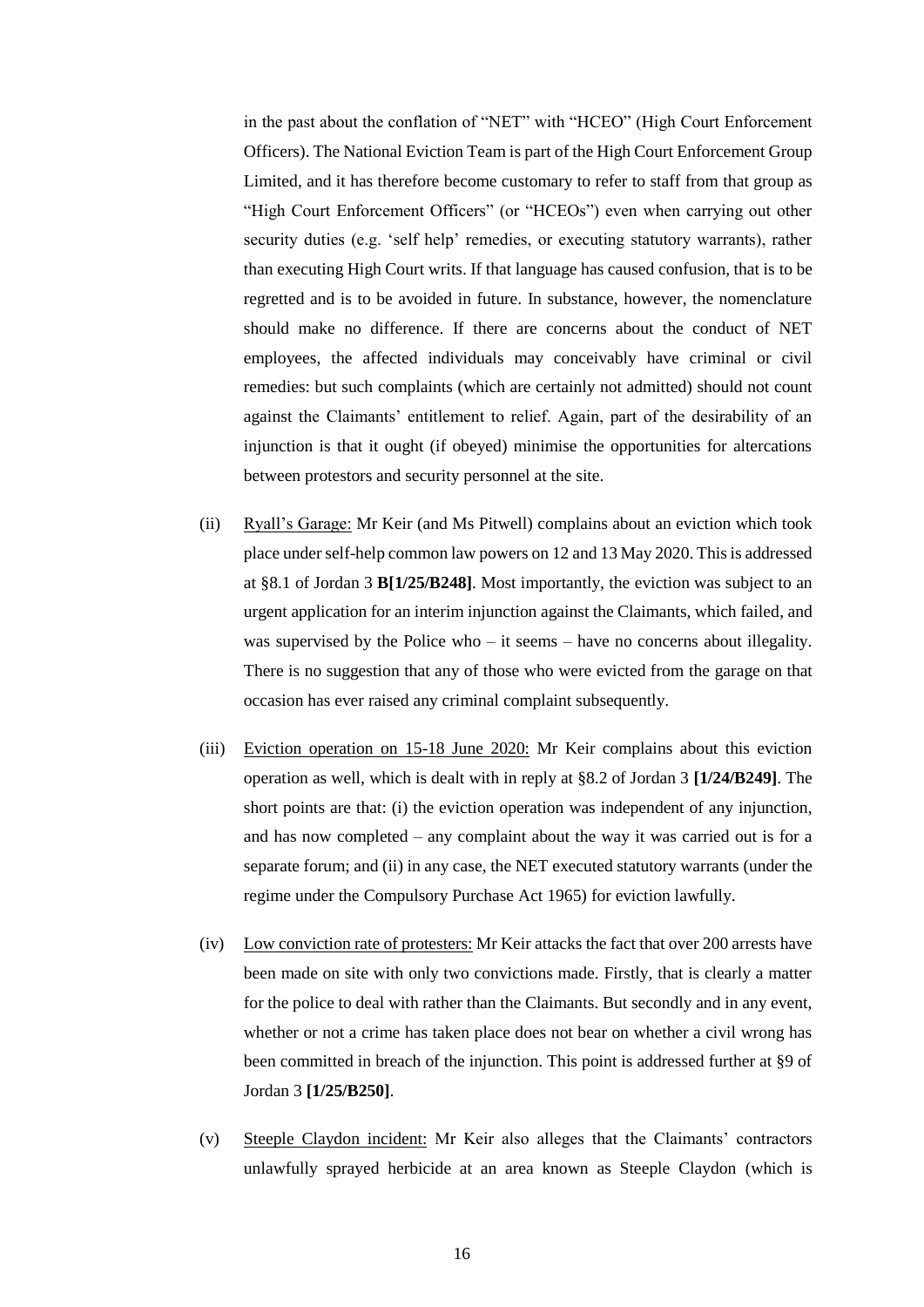geographically distance from the site with which these proceedings are concerned) on 3 July 2020. As is set out at §10 in Perin 4 **[1/14/B168]**, these works were properly undertaken and supervised.

- 37.6  $D28 Ms$  Pitwell: Jordan 3 responds to Ms Pitwell's evidence at §§11-13. In short, the key point arising from her evidence is that she does not deny that she was on the land at Ryall's Garage, which the Claimants say amounts to trespass on their land – see §12 of Jordan 3.
- 38. The Claimants therefore submit that the evidence is overwhelmingly in favour of the Current Injunction being extended, and none of the points raised by the Defendants in their responsive evidence seriously suggests otherwise.

## *Canada Goose* **requirements**

39. *Canada Goose v Persons Unknown* [2020] EWCA Civ 303 **[AB2, tab 11]** is the leading recent authority on 'persons unknown' injunctions. Whilst the *Canada* Goose guidelines on 'persons unknown' injunctions have been dealt with previously in these proceedings, they are repeated here (from [82] of the judgment):

> *"Building on Cameron and the Ineos requirements, it is now possible to set out the following procedural guidelines applicable to proceedings for interim relief against "persons unknown" in protester cases like the present one:*

> *(1) The "persons unknown" defendants in the claim form are, by definition, people who have not been identified at the time of the commencement of the proceedings. If they are known and have been identified, they must be joined as individual defendants to the proceedings. The "persons unknown" defendants must be people who have not been identified but are capable of being identified and served with the proceedings, if necessary by alternative service such as can reasonably be expected to bring the proceedings to their attention. In principle, such persons include both anonymous defendants who are identifiable at the time the proceedings commence but whose names are unknown and also Newcomers, that is to say people who in the future will join the protest and fall within the description of the "persons unknown".*

> *(2) The "persons unknown" must be defined in the originating process by reference to their conduct which is alleged to be unlawful.*

> *(3) Interim injunctive relief may only be granted if there is a sufficiently real and imminent risk of a tort being committed to justify quia timet relief.*

> *(4) As in the case of the originating process itself, the defendants subject to the interim injunction must be individually named if known and identified or, if not and described as "persons unknown", must be capable of being identified and served with the order, if necessary by alternative service, the method of which must be set out in the order.*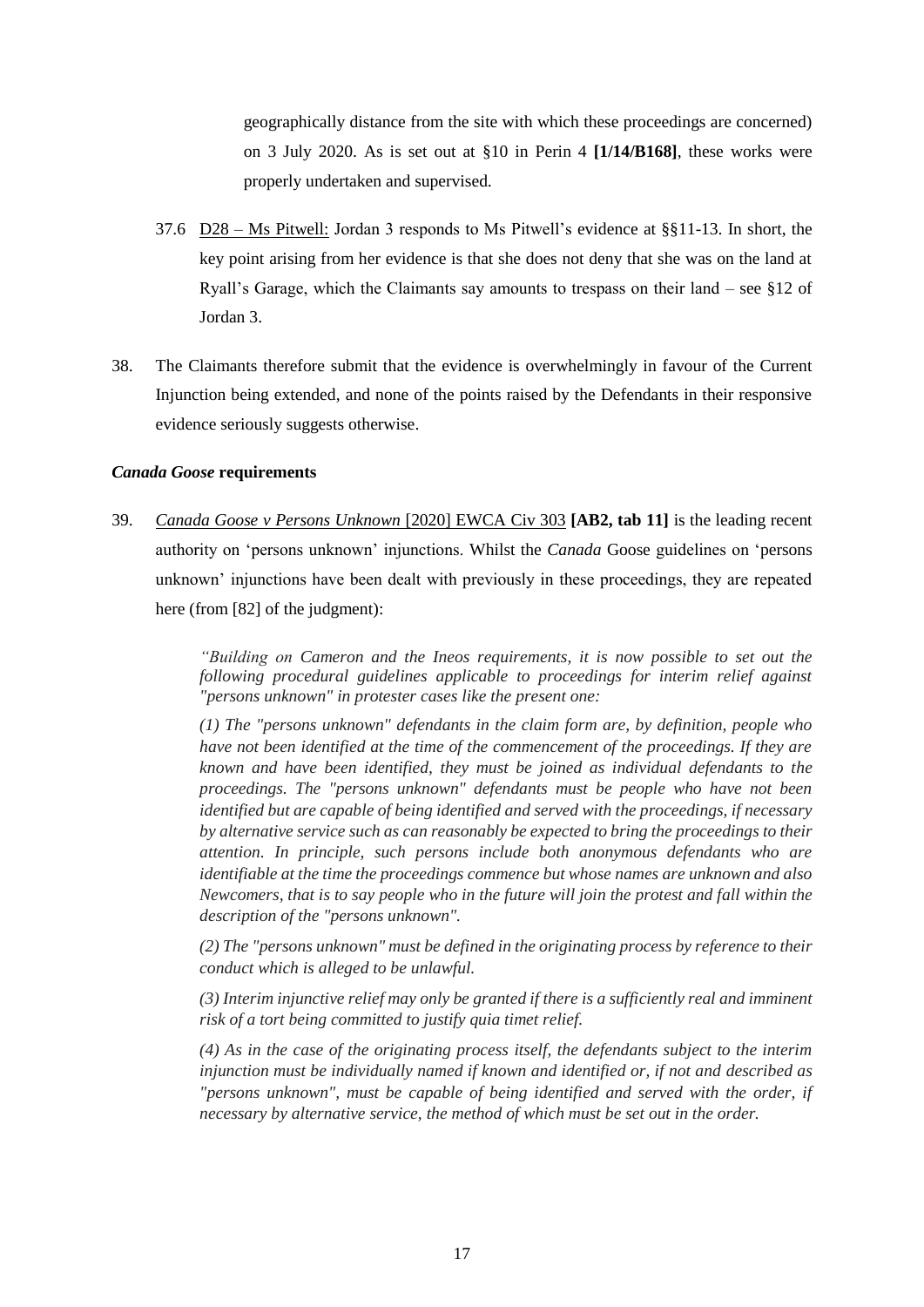*(5) The prohibited acts must correspond to the threatened tort. They may include lawful conduct if, and only to the extent that, there is no other proportionate means of protecting the claimant's rights.* 

*(6) The terms of the injunction must be sufficiently clear and precise as to enable persons potentially affected to know what they must not do. The prohibited acts must not, therefore, be described in terms of a legal cause of action, such as trespass or harassment or nuisance. They may be defined by reference to the defendant's intention if that is strictly necessary to correspond to the threatened tort and done in non-technical language which a defendant is capable of understanding and the intention is capable of proof without undue complexity. It is better practice, however, to formulate the injunction without reference to intention if the prohibited tortious act can be described in ordinary language without doing so.* 

*(7) The interim injunction should have clear geographical and temporal limits. It must be time limited because it is an interim and not a final injunction. We shall elaborate this point when addressing Canada Goose's application for a final injunction on its summary judgment application."* 

- 40. Requirements (1) to (6) have been found satisfied in these proceedings in the past, and continue to be satisfied.
- 41. The questions of geographical and temporal limits are addressed next.

## **Geographical limits**

- 42. The desirability of having the injunction extend to the full extent of the site as at the date of the hearing (i.e. as described in Perin 4) is clear:
	- 42.1 It would be anomalous if an injunction prevented trespass and obstruction of access to only part of a contiguous and contentious construction site: the part of the Site to which the Current Injunction attaches is simply the Land which then comprised the whole site. There is no qualitative difference to one part of the Site as opposed to the other.
	- 42.2 There would be considerable prejudice to the Claimants if full extent of the site were not now included in the scope of the Injunction: further delays to the works would be inevitable, and the cost for such delays is ultimately to be borne by the public purse. Conversely, it is difficult to identify any prejudice to the Defendants.
	- 42.3 Whilst some Defendants have sought to oppose the injunctive relief in broad terms, the arguments raised are of limited relevance and no person has ever sought to challenge the Claimants' entitlement to substantive relief.
	- 42.4 Trespass to the Additional Land and obstruction of access to it are plainly unlawful acts.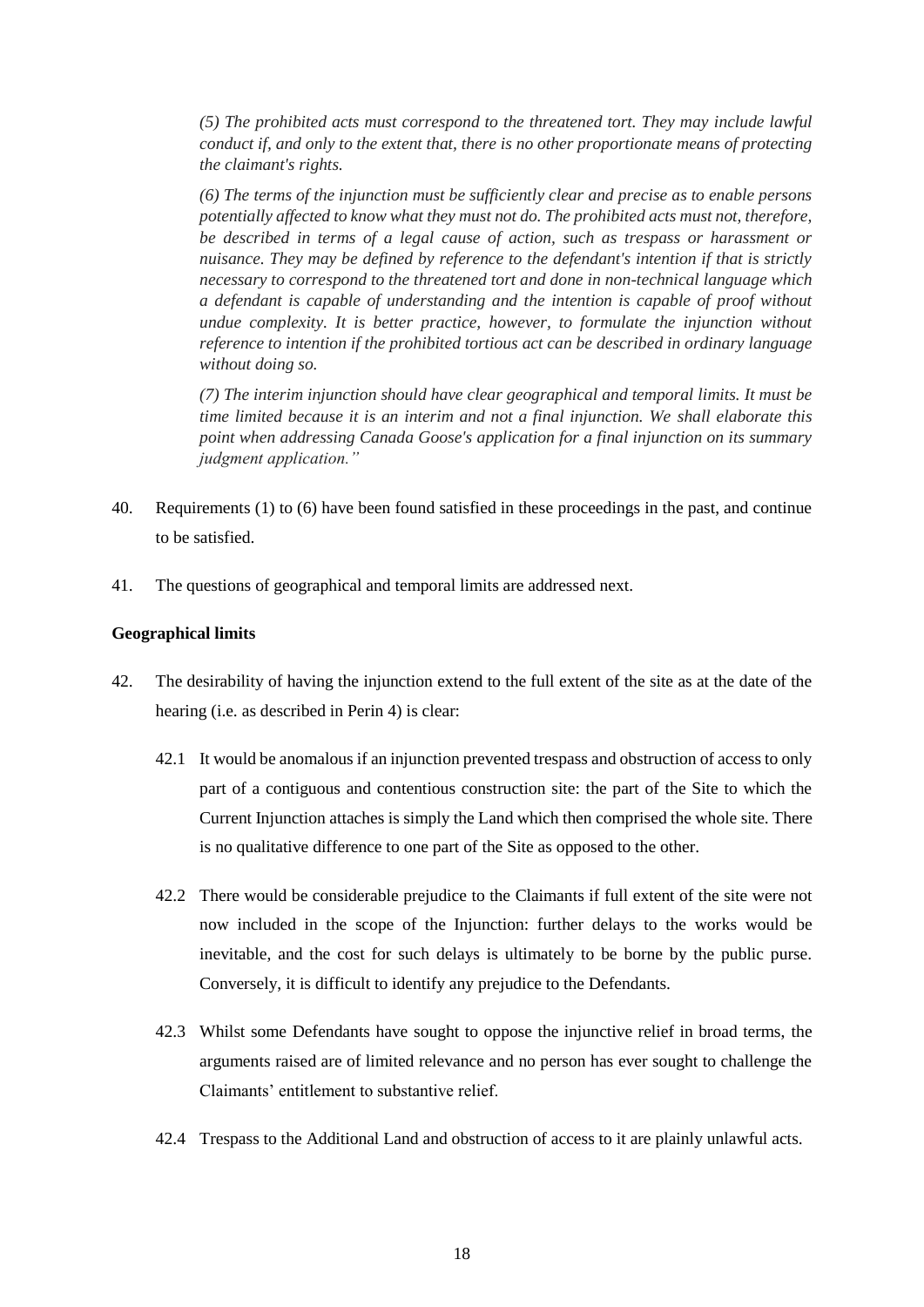42.5 It would be most unattractive if any Defendant seeks now to oppose the extension of the relief on the basis that they wish to trespass on the Additional Land. The fact that any such intention might be thwarted is not a proper ground to object to the continuation and extension of the injunction.

#### **Temporal limit**

- 43. As to the second point, the Scheme of Works at the Site will continue until at least 2024. The Claimants recognise that there should be an appropriate temporal limit on the relief that they seek (as there has been for the original 2018 injunction and the 2019 Injunction), and that a four-year injunction would be too long.
- 44. It is submitted, however, that a one-year injunction would be too short. Hearings such as the present to review the appropriateness of continued injunctive relief are expensive, and there is no realistic prospect of the Claimants recovering those costs from other parties. They also require considerable Court resources (in particular because at least some defendants tend to be unrepresented). Many of the same arguments as to the general desirability or otherwise of HS2 tend to be rehearsed on each occasion. That experience suggests that the need to revisit the position in just one year's time is likely to be disproportionately expensive.
- 45. There are safeguards to those who may (improperly) be affected by the continuation of an injunction in the meantime: (i) a cross-undertaking in damages continues to be offered; and (ii) any person affected by the injunction may apply to vary it or set it aside on short notice in the meantime.
- 46. Equally, should the position on the ground change materially, the Claimants would themselves wish – no doubt – to apply for further amendments to the injunction to ensure that the relief were tailored to the particular risk on the ground. That is, in practice, a further safeguard.
- 47. The Claimants recognise that what they have sought, and continue to seek, are sequential interim injunctions which fall to be reconsidered from time-to-time. The Claimants do not shy away from the fact that continued interim relief is preferable to them to final injunctive relief in the light of *Canada Goose*. It is submitted that this course is both well within the scope of the Court's casemanagement powers, and is the just and convenient way to deal with a situation such as the present:
	- 47.1 *Canada Goose* confirms that *interim* injunctive relief is permitted against "persons unknown", whereas final injunctions are not.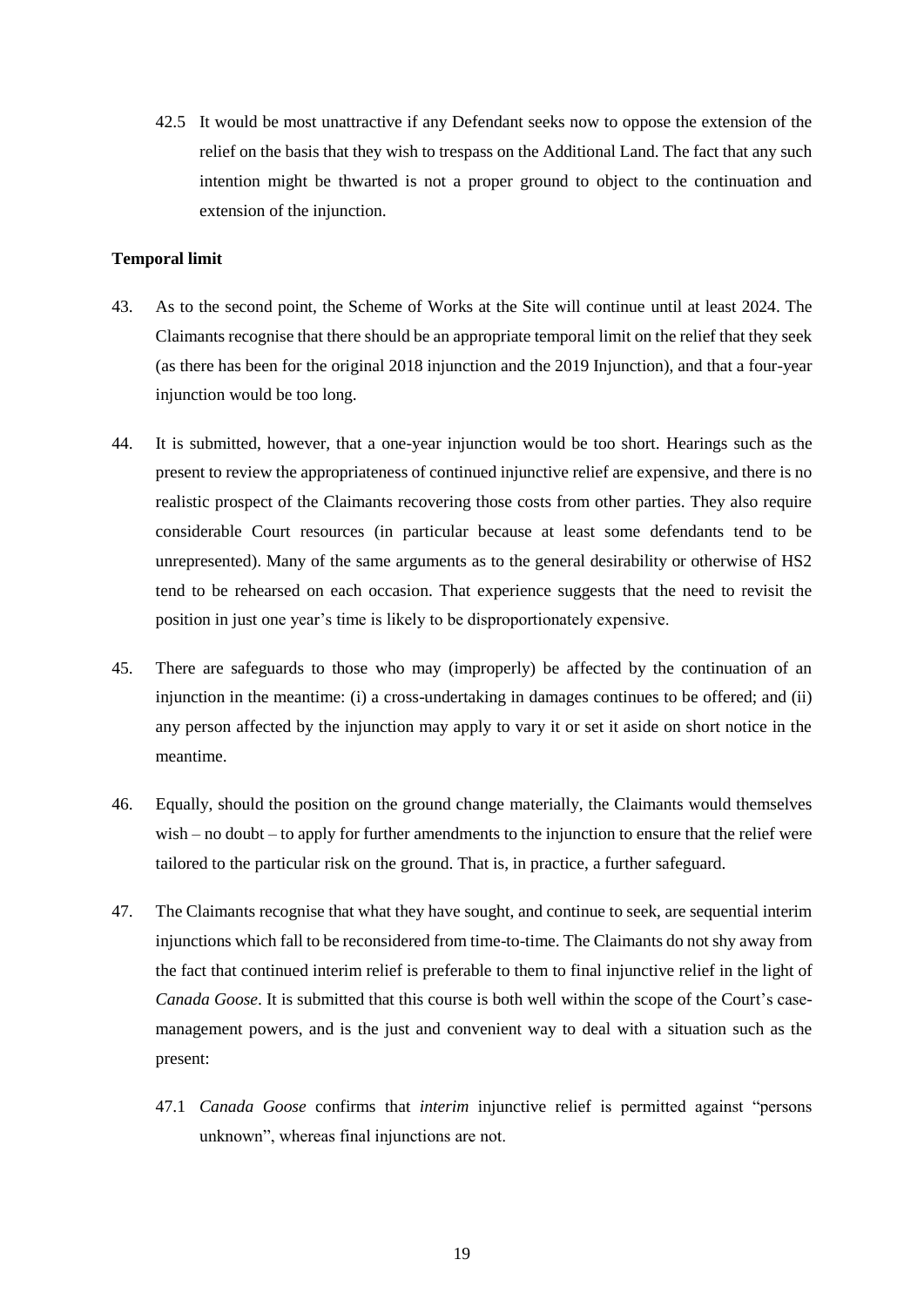- 47.2 Moreover, the interim relief against "persons unknown" covers 'Newcomers'; i.e. those who are not currently within the definition of D1-2 and/or D36, but who might come within the definition in future. When it comes to *final* injunctive relief granted at trial, however, the class of persons who the injunction can relate to must then close, preventing it from 'biting' on Newcomers in future.
- 47.3 Accordingly, interim relief is an inherently more flexible and desirable tool from the perspective of the Claimants, not least because of its ability to catch 'Newcomers'. The fact that the relief is interim does not put the Defendants at a disadvantage because an interim injunction must be time-limited and is subject to variation or discharge by interested parties. Further, the 'price' of interim injunctive relief is the Claimants' crossundertaking in damages.
- 47.4 Any named defendant who sought finality against themselves one way or the other could compel a trial of the claim against them by filing a defence (as permitted by the Current Injunction, and the proposed continued injunction), but none has done so. That is why the proposed Draft Order, as well as providing for an appropriate long-stop date, also makes provision for further case management directions through to trial *if* any named defendant wishes to defend these proceedings (or otherwise apply to vary the injunction).
- 47.5 From the Claimants' perspective, there is little to be gained from proceeding to final relief against the named defendants: (i) it could only be relief that applied to the extent of the site as it currently exists – as additional land was added in the future, fresh proceedings may in any case be necessary; and (ii) it cannot assist with persons unknown, against who continued relief is necessary and desirable.
- 47.6 It is submitted that the continuation of interim relief is a neat mechanism which balances: (i) the interests of the Claimants to have workable relief; (ii) the rights of those affected by the relief to proceed to full trial or challenge the injunction at any time should they wish to; (iii) the interests of the Claimants and the Court in not expending time and resources considering the merits of the claim further in unopposed proceedings; and (iv) the interests of all in providing a mechanism for the relief to be revisited, re-tailored or re-considered if the circumstances require it.
- 47.7 Importantly, *Canada Goose* does not prohibit the Claimants from obtaining interim relief against Persons Unknown, and continuing such relief for so long as the threat of tortious conduct continues. The relief must have a temporal limit (because it is not final), but *Canada Goose* does not suggest that such temporal limit cannot be extended from time-to-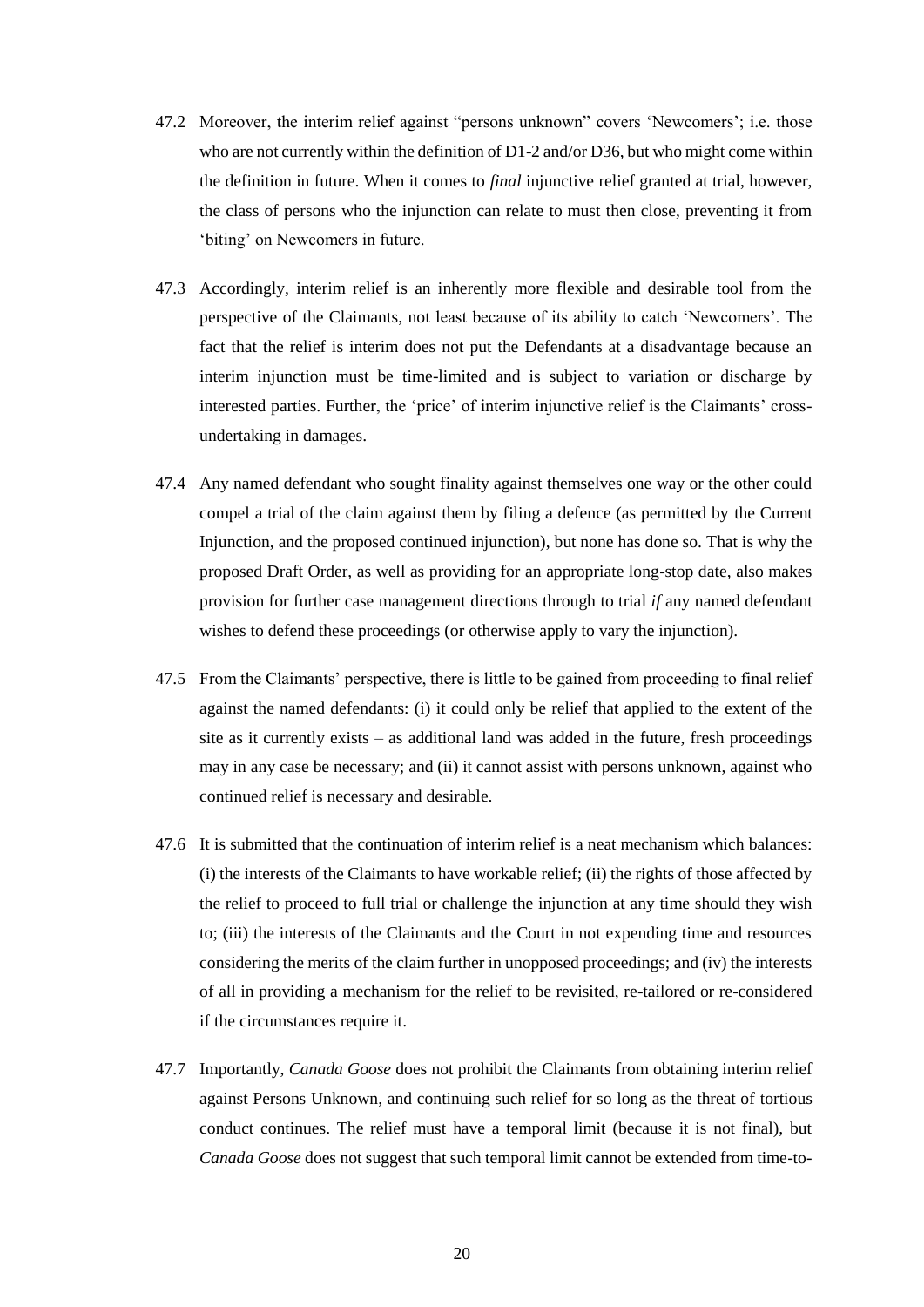time for so long as the circumstances warrant it. Any such prohibition would produce an anomalous result in this case because:

- (i) The Site is always changing in nature and so any final relief granted would immediately become outdated.
- (ii) The moment the class of 'Newcomers' closed upon the making of a final injunction order, newcomers would no longer be caught by the injunction and new proceedings would need to be commenced against them. Given the vast number of protesters in these proceedings, many of whom are unknown, that is not an unlikely outcome.
- (iii) Commencing new proceedings repeatedly in order to capture both additional land and additional defendants would put the Claimants to considerable expense and take up disproportionate amounts of Court time and resources to no practical benefit.
- (iv) In these circumstances, an interim injunction which is reviewed from time-to-time is clearly the most effective form of relief.
- 47.8 The Claimants are aware of two recent first instance decisions which express concern (though seemingly not part of the *ratio*) that interim injunctions should not be permitted to roll-on indefinitely without a final hearing. They are, *Hackney LBC v Persons Unknown* [2020] EWHC 1900 (QB) and *Hackney LBC v Persons Unknown* [2020] 6 WLUK 273 (judgment 19 June 2020) for which unfortunately no transcript of judgment is available **[AB2, tabs 13 & 14]**. The circumstances in those cases were different:
	- (i) Those cases concerned public land, whereas the current proceedings concern private land. As is alluded to at §93 in *Canada Goose*, there are a number of public law remedies available in respect of public land, whereas private land can only benefit from private remedies.
	- (ii) In any event, the current interim injunctive relief is not tantamount to a final injunction because it is not everlasting, and it is not sought for an indefinite period. It is only necessary so long as there are active HS2 works at the Site and a threat to the Site continues, which the Claimants accept they must demonstrate from time-totime. If, for example, protest at the Site diminishes, the injunction could be allowed to lapse or an application for discharge made. This illustrates the effectiveness of having flexible, interim relief.